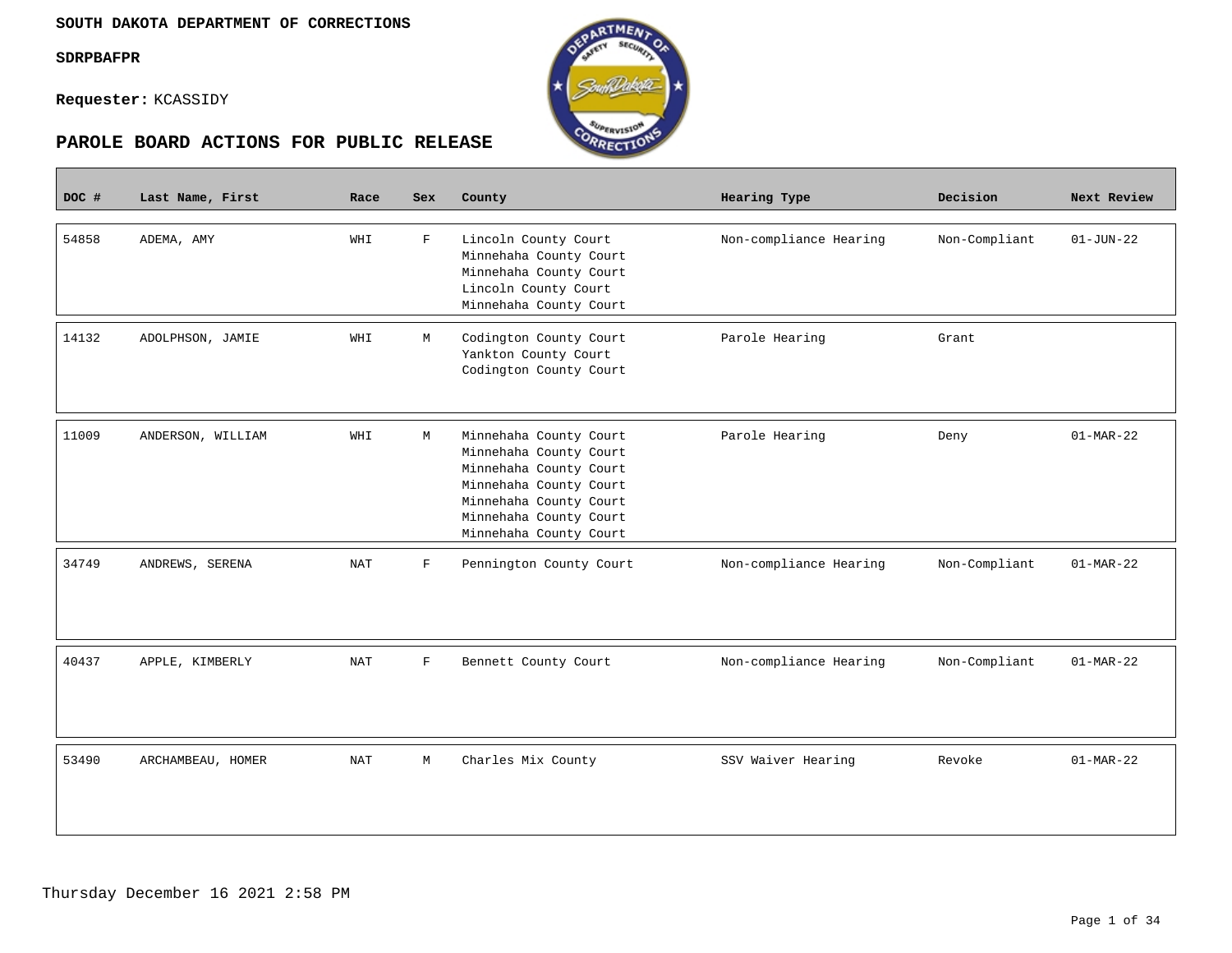#### **SOUTH DAKOTA DEPARTMENT OF CORRECTIONS**

**SDRPBAFPR**

 $\blacksquare$ 

**Requester:** KCASSIDY



| DOC # | Last Name, First  | Race       | Sex         | County                                                                                                                         | Hearing Type            | Decision                            | Next Review     |
|-------|-------------------|------------|-------------|--------------------------------------------------------------------------------------------------------------------------------|-------------------------|-------------------------------------|-----------------|
| 58291 | BAD WOUND, JACOB  | <b>NAT</b> | М           | Brown County Court                                                                                                             | PV Waiver Hearing       | Revoke                              | $01 - JAN - 50$ |
| 18359 | BAKER, HARRIS     | <b>NAT</b> | М           | Minnehaha County Court<br>Minnehaha County Court<br>Minnehaha County Court<br>Minnehaha County Court<br>Minnehaha County Court | PV Revocation Hearing   | Continue                            | $01 - JAN - 22$ |
| 64010 | BANKS, TIMOTHY    | <b>BLA</b> | M           | Brookings County Court                                                                                                         | Non-compliance Hearing  | Non-Compliant                       | $01 - FEB - 22$ |
| 40015 | BARITEAU, TIMOTHY | WHI        | $\mathbb M$ | Brookings County Court                                                                                                         | Early Discharge Hearing | Grant Early<br>Final<br>Discharge   |                 |
| 48311 | BARTLETT, KURT    | <b>NAT</b> | М           | Mellette County Court<br>Mellette County Court                                                                                 | Parole Hearing          | Continue                            | $01 - JAN - 22$ |
| 46885 | BECK, JEFFERY     | WHI        | M           | Lake County Court                                                                                                              | Early Discharge Hearing | Grant Partial<br>Early<br>Discharge |                 |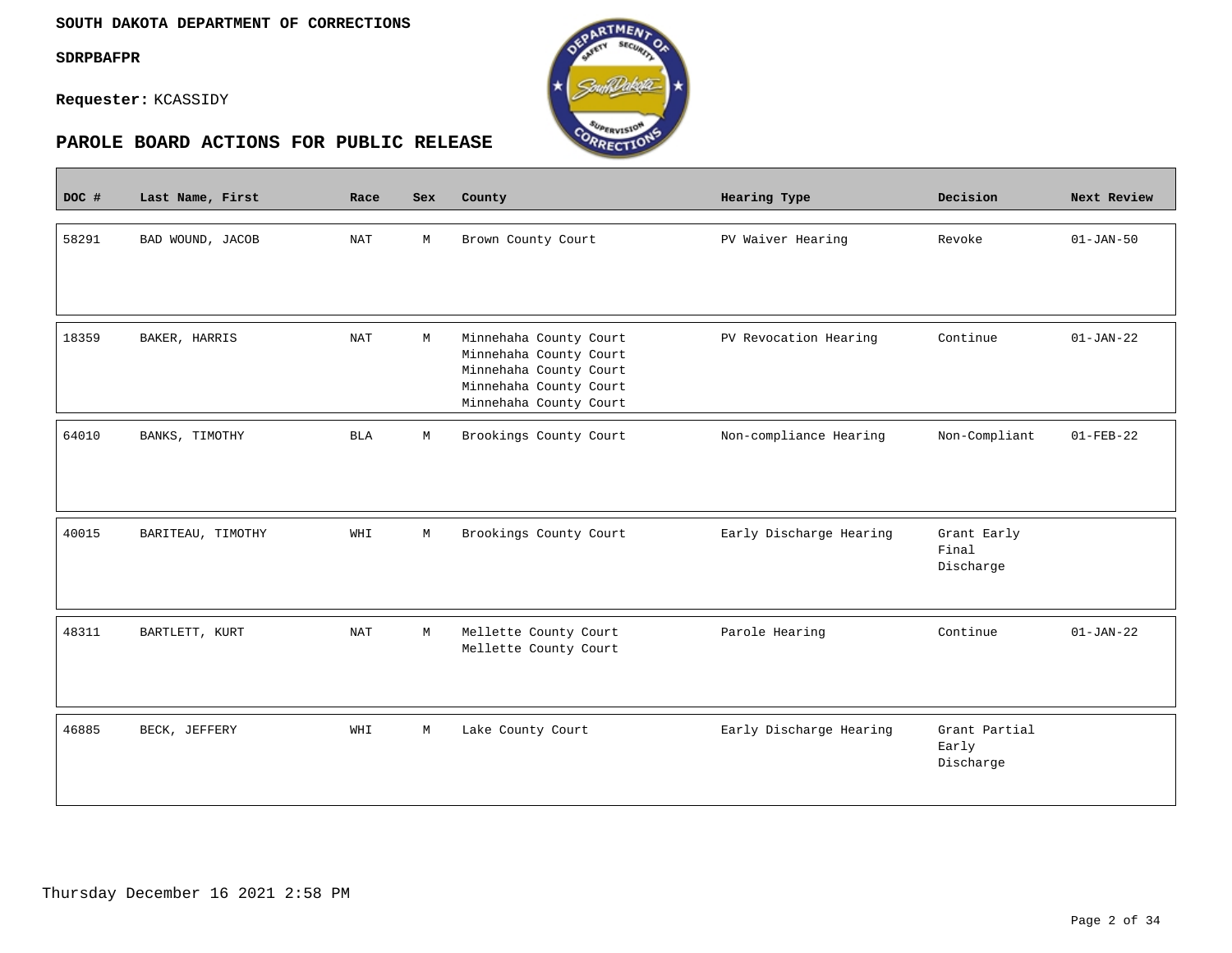$\overline{\phantom{a}}$ 

**Requester:** KCASSIDY



| DOC # | Last Name, First    | Race       | <b>Sex</b>   | County                                                                        | Hearing Type            | Decision                          | Next Review     |
|-------|---------------------|------------|--------------|-------------------------------------------------------------------------------|-------------------------|-----------------------------------|-----------------|
| 55369 | BERG, ANGELIA       | <b>NAT</b> | $\mathbf{F}$ | Minnehaha County Court<br>Minnehaha County Court                              | PV Waiver Hearing       | Revoke                            | $01 - APR - 22$ |
| 25438 | BERGHORST, LEVI     | WHI        | М            | Lincoln County Court<br>Lincoln County Court                                  | Early Discharge Hearing | Grant Early<br>Final<br>Discharge |                 |
| 14357 | BIG EAGLE, COLE     | <b>NAT</b> | $\mathbb M$  | Hughes County Court<br>Hughes County Court                                    | Parole Hearing          | Grant                             |                 |
| 4334  | BIG EAGLE, JOHN     | <b>NAT</b> | М            | Lyman County Court                                                            | Parole Hearing          | Deny                              | $01 - JAN - 50$ |
| 51846 | BIGEAGLE, HEATH     | NAT        | М            | Hughes County Court                                                           | Parole Hearing          | Deny                              | $01 - JUN - 22$ |
| 53171 | BLACK BEAR, SHANICE | <b>NAT</b> | $\mathbf{F}$ | Pennington County Court<br>Pennington County Court<br>Pennington County Court | Early Discharge Hearing | Grant Early<br>Final<br>Discharge |                 |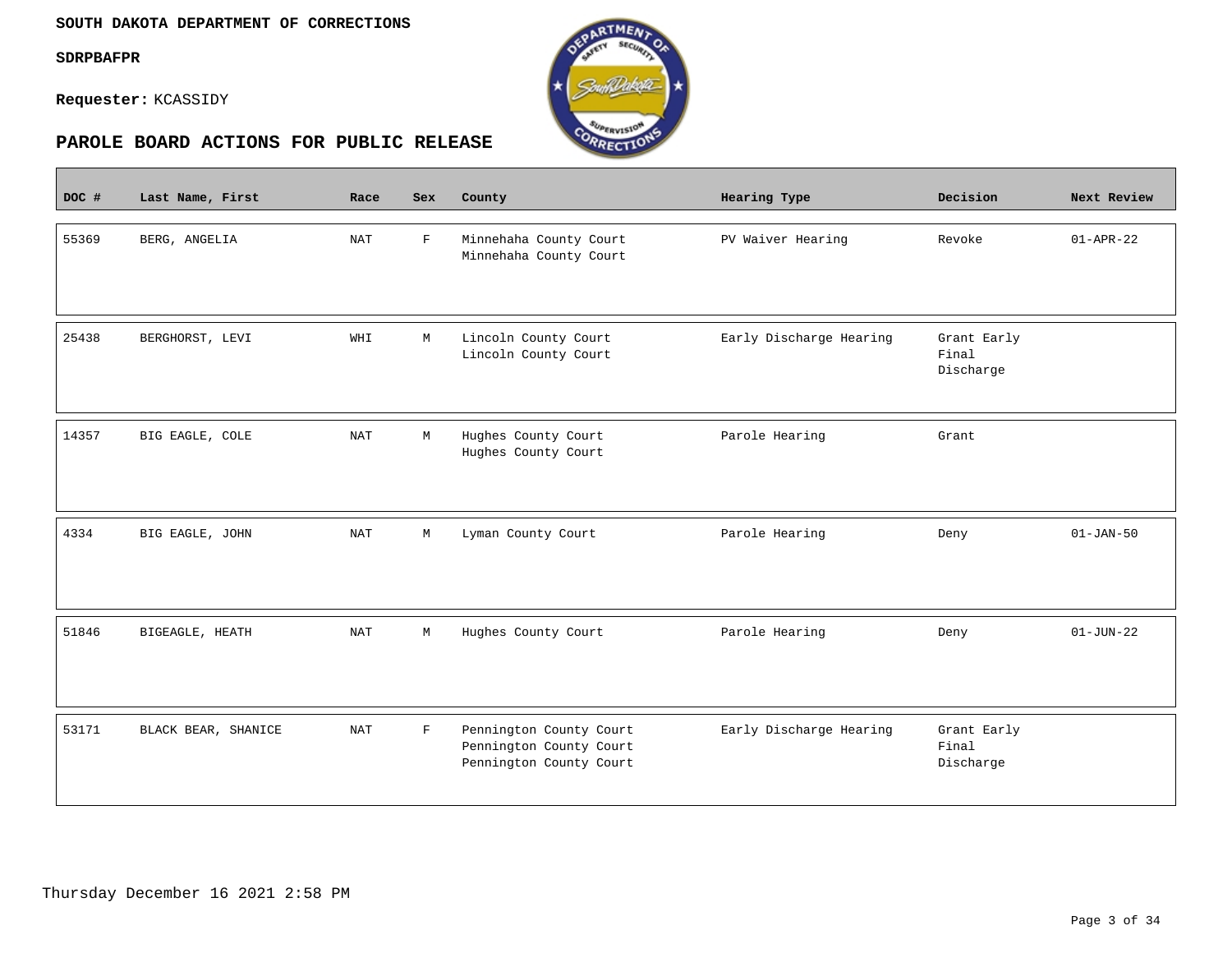$\overline{\phantom{a}}$ 

**Requester:** KCASSIDY



| DOC # | Last Name, First     | Race                 | <b>Sex</b> | County                                                                                             | Hearing Type      | Decision | Next Review     |
|-------|----------------------|----------------------|------------|----------------------------------------------------------------------------------------------------|-------------------|----------|-----------------|
| 5857  | BLACK BONNET, JOSEPH | $\operatorname{NAT}$ | М          | Pennington County Court<br>Pennington County Court                                                 | Parole Hearing    | Deny     | $01 - JAN - 22$ |
| 63640 | BLACK CLOUD, WILLIAM | <b>NAT</b>           | М          | Pennington County Court<br>Pennington County Court                                                 | Parole Hearing    | Deny     | $01 - FEB - 22$ |
| 53249 | BONWELL, LARRY       | <b>BLA</b>           | М          | Minnehaha County Court                                                                             | Parole Hearing    | Deny     | $01-MAR-22$     |
| 50089 | BRANT, WICANHPIDUTA  | $\operatorname{NAT}$ | М          | Roberts County Court<br>Roberts County Court                                                       | Parole Hearing    | Deny     | $01 - APR - 22$ |
| 51314 | BRIDGES, JEROMEY     | WHI                  | М          | Jones County Court                                                                                 | PV Waiver Hearing | Revoke   | $01 - FEB - 22$ |
| 6754  | BROWN, DANIEL        | WHI                  | М          | Minnehaha County Court<br>Minnehaha County Court<br>Minnehaha County Court<br>Lincoln County Court | Parole Hearing    | Deny     | $01 - JUN - 22$ |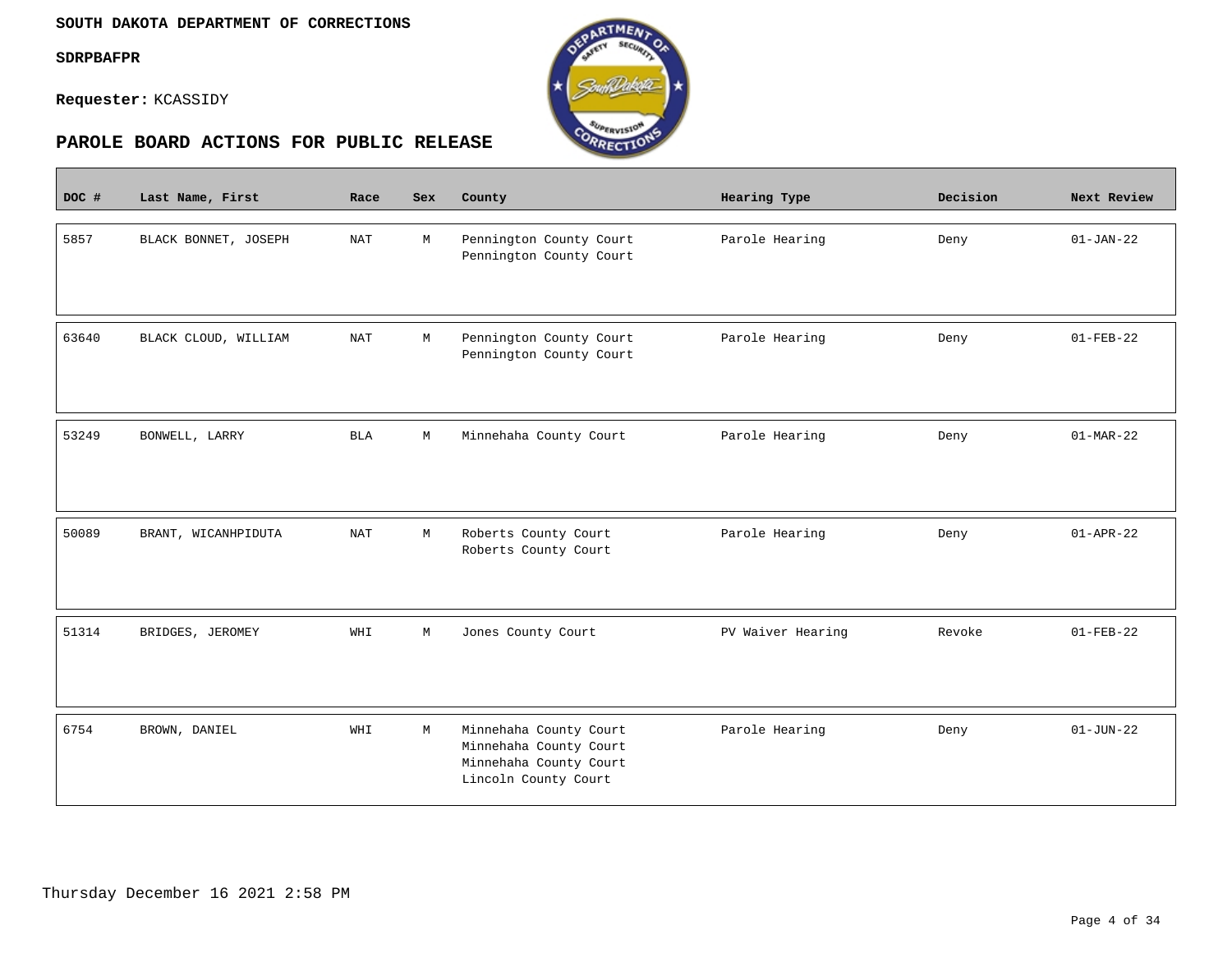$\overline{\phantom{a}}$ 

**Requester:** KCASSIDY



| DOC # | Last Name, First    | Race                 | <b>Sex</b>   | County                                                                                                                              | Hearing Type            | Decision                          | Next Review     |
|-------|---------------------|----------------------|--------------|-------------------------------------------------------------------------------------------------------------------------------------|-------------------------|-----------------------------------|-----------------|
| 12690 | BROWN, JESSE        | <b>NAT</b>           | М            | Pennington County Court<br>Meade County Court                                                                                       | SSV Waiver Hearing      | Revoke                            | $01-MAR-22$     |
| 35042 | BROWNING, SHEENA    | $\operatorname{NAT}$ | $\mathbf F$  | Tripp County Court<br>Minnehaha County Court<br>Minnehaha County Court                                                              | Parole Hearing          | Grant                             |                 |
| 47229 | BRUHN, CARLY        | WHI                  | $\mathbf{F}$ | Minnehaha County Court<br>Minnehaha County Court                                                                                    | Parole Hearing          | Deny                              | $01 - JAN - 50$ |
| 38944 | BUCKMASTER, MICHAEL | WHI                  | М            | Pennington County Court<br>Pennington County Court                                                                                  | Parole Hearing          | Grant                             |                 |
| 47094 | BULL BEAR, FELICIA  | <b>NAT</b>           | $\mathbf F$  | Pennington County Court<br>Pennington County Court<br>Pennington County Court<br>Pennington County Court<br>Pennington County Court | Early Discharge Hearing | Grant Early<br>Final<br>Discharge |                 |
| 21014 | BURKS, JOSEPH       | WHI                  | М            | Turner County Court<br>Clay County Court<br>Clay County Court                                                                       | Parole Hearing          | Grant                             |                 |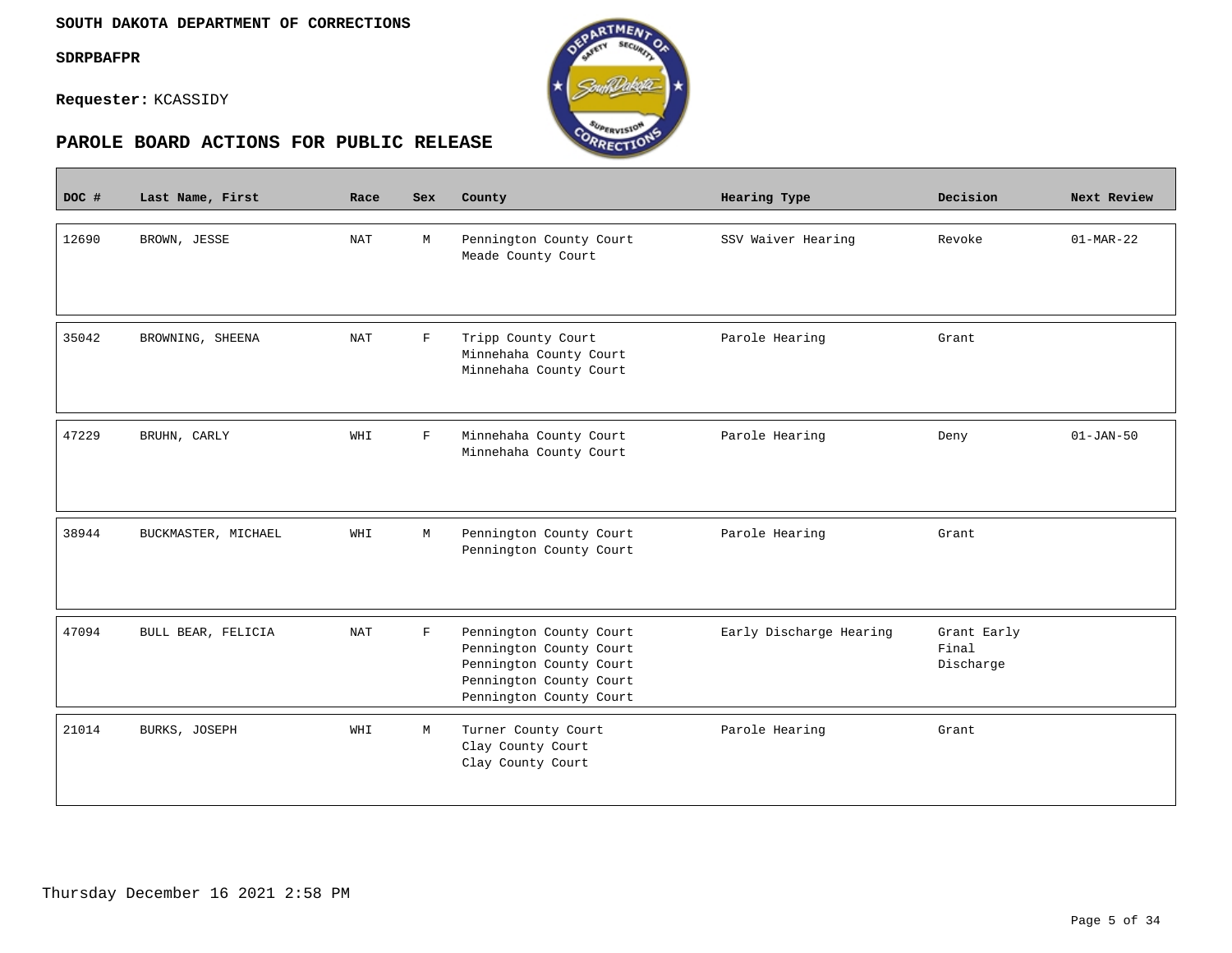$\overline{\phantom{a}}$ 

**Requester:** KCASSIDY



| DOC # | Last Name, First       | Race       | <b>Sex</b>  | County                                                                                                                                                                        | Hearing Type            | Decision                            | Next Review     |
|-------|------------------------|------------|-------------|-------------------------------------------------------------------------------------------------------------------------------------------------------------------------------|-------------------------|-------------------------------------|-----------------|
| 38024 | BURNETTE, WILLIAM      | NAT        | M           | Pennington County Court<br>Pennington County Court<br>Codington County Court<br>Codington County Court                                                                        | Parole Hearing          | Waived                              | $01 - JAN-50$   |
| 51336 | BURNHAM-ENDICOTT, SKYE | NAT        | М           | Minnehaha County Court<br>Minnehaha County Court                                                                                                                              | PV Revocation Hearing   | Revoke                              | $01 - JUN - 22$ |
| 52389 | BURROW, KRISTI         | WHI        | $\mathbf F$ | Minnehaha County Court                                                                                                                                                        | Early Discharge Hearing | Grant Partial<br>Early<br>Discharge |                 |
| 3583  | BUTLER, SHAWN          | WHI        | M           | Brown County Court<br>Brown County Court                                                                                                                                      | Non-compliance Hearing  | Non-Compliant                       | $01 - APR - 22$ |
| 13788 | CHAMBERS, ALVIN        | <b>NAT</b> | М           | Minnehaha County Court<br>Minnehaha County Court<br>Minnehaha County Court<br>Minnehaha County Court<br>Hughes County Court<br>Hughes County Court<br>Pennington County Court | SSV Waiver Hearing      | Revoke                              | $01 - APR - 22$ |
| 55630 | CHEVEYO, TATE          | OTH        | М           | Brown County Court                                                                                                                                                            | SSV Revocation Hearing  | Continue                            | $01 - JAN - 22$ |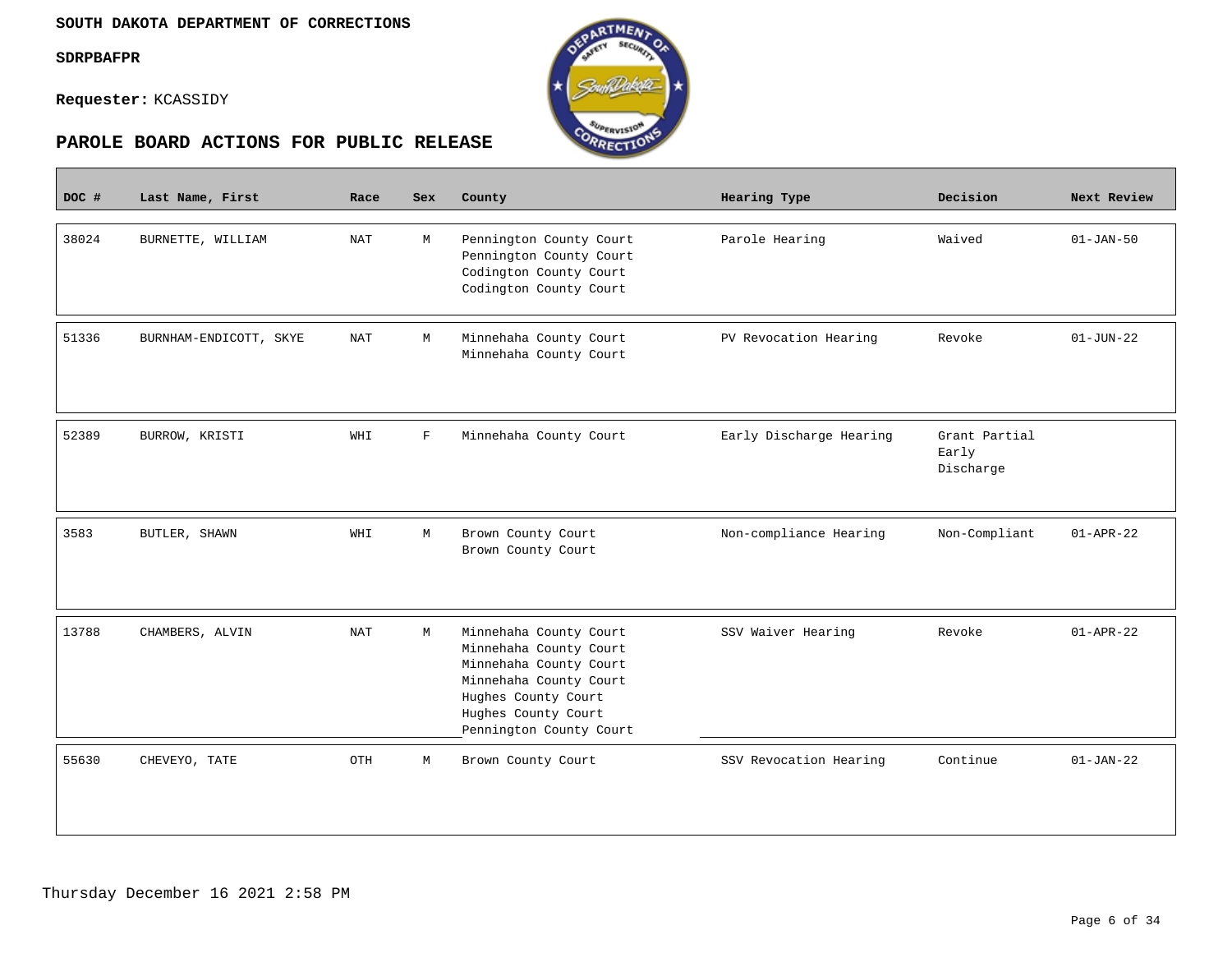$\overline{\phantom{a}}$ 

**Requester:** KCASSIDY



| DOC # | Last Name, First      | Race       | Sex         | County                                                                                                                              | Hearing Type            | Decision                          | Next Review     |
|-------|-----------------------|------------|-------------|-------------------------------------------------------------------------------------------------------------------------------------|-------------------------|-----------------------------------|-----------------|
| 36210 | CLAUSSEN, TESSA       | WHI        | $\mathbf F$ | Davison County Court                                                                                                                | Early Discharge Hearing | Grant Early<br>Final<br>Discharge |                 |
| 12321 | CLIFFORD, EUGENE      | NAT        | М           | Pennington County Court<br>Pennington County Court<br>Pennington County Court<br>Pennington County Court<br>Pennington County Court | Parole Hearing          | Grant                             |                 |
| 60155 | CLOUD EAGLE, JAMES    | <b>NAT</b> | М           | Minnehaha County Court<br>Minnehaha County Court                                                                                    | SSV Waiver Hearing      | Revoke                            | $01 - JAN - 50$ |
| 19232 | COMER, ATHANASIA      | <b>NAT</b> | $\mathbf F$ | Minnehaha County Court<br>Minnehaha County Court<br>Hughes County Court<br>Minnehaha County Court                                   | Early Discharge Hearing | Grant Early<br>Final<br>Discharge |                 |
| 41059 | COSTELLO, CHRISTOPHER | NAT        | M           | Minnehaha County Court<br>Minnehaha County Court<br>Minnehaha County Court<br>Charles Mix County<br>Charles Mix County              | Parole Hearing          | Deny                              | $01-DEC-23$     |
| 12696 | CRANE, TESSA          | NAT        | F           | Lyman County Court<br>Lyman County Court<br>Lyman County Court<br>Lyman County Court<br>Lyman County Court                          | SSV Waiver Hearing      | Revoke                            | $01-MAR-22$     |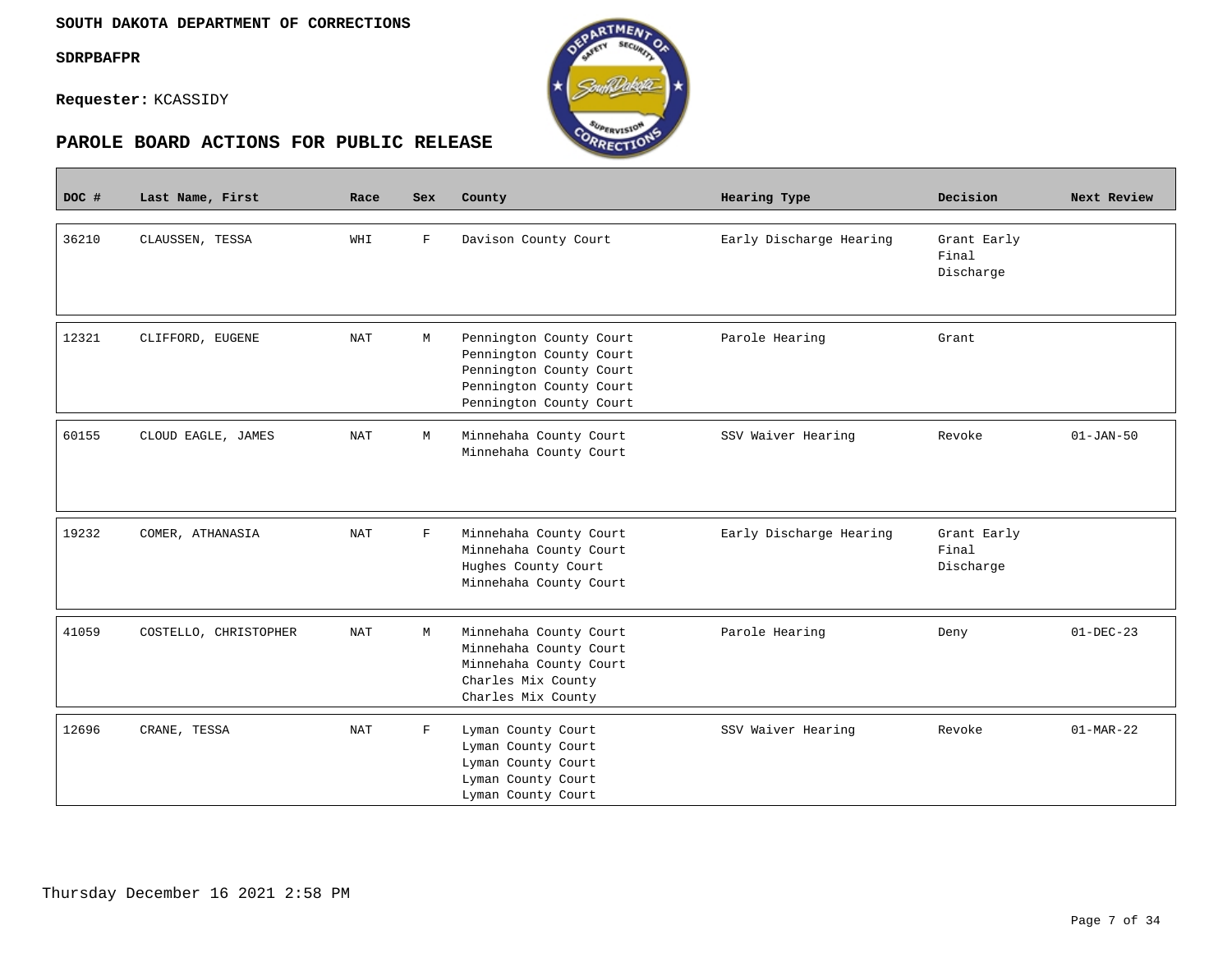$\mathbb{R}^n$ 

**Requester:** KCASSIDY



| DOC # | Last Name, First  | Race | <b>Sex</b>  | County                                                                                                                                                      | Hearing Type      | Decision | Next Review     |
|-------|-------------------|------|-------------|-------------------------------------------------------------------------------------------------------------------------------------------------------------|-------------------|----------|-----------------|
| 14959 | CUNY, BOCEPHUS    | NAT  | М           | Minnehaha County Court<br>Minnehaha County Court                                                                                                            | Parole Hearing    | Grant    |                 |
| 51236 | DAVIS, BRET       | WHI  | М           | Brookings County Court<br>Minnehaha County Court<br>Minnehaha County Court<br>Minnehaha County Court<br>Minnehaha County Court                              | Parole Hearing    | Deny     | $01 - FEB - 22$ |
| 1298  | DAVIS, MICHAEL    | WHI  | M           | Minnehaha County Court<br>Minnehaha County Court                                                                                                            | PV Waiver Hearing | Revoke   | $01 - APR - 22$ |
| 52958 | DIAZ, YAMIL       | HOL  | М           | Pennington County Court<br>Pennington County Court<br>Pennington County Court<br>Pennington County Court                                                    | Parole Hearing    | Grant    |                 |
| 7816  | DIEDE, NICHOLAS   | WHI  | М           | Turner County Court<br>Turner County Court<br>Lincoln County Court<br>Minnehaha County Court<br>Turner County Court<br>Day County Court<br>Day County Court | Parole Hearing    | Deny     | $01 - APR - 22$ |
| 39233 | DOMINGO, PATRICIA | HOL  | $\mathbf F$ | Pennington County Court<br>Pennington County Court<br>Pennington County Court<br>Minnehaha County Court                                                     | Parole Hearing    | Grant    |                 |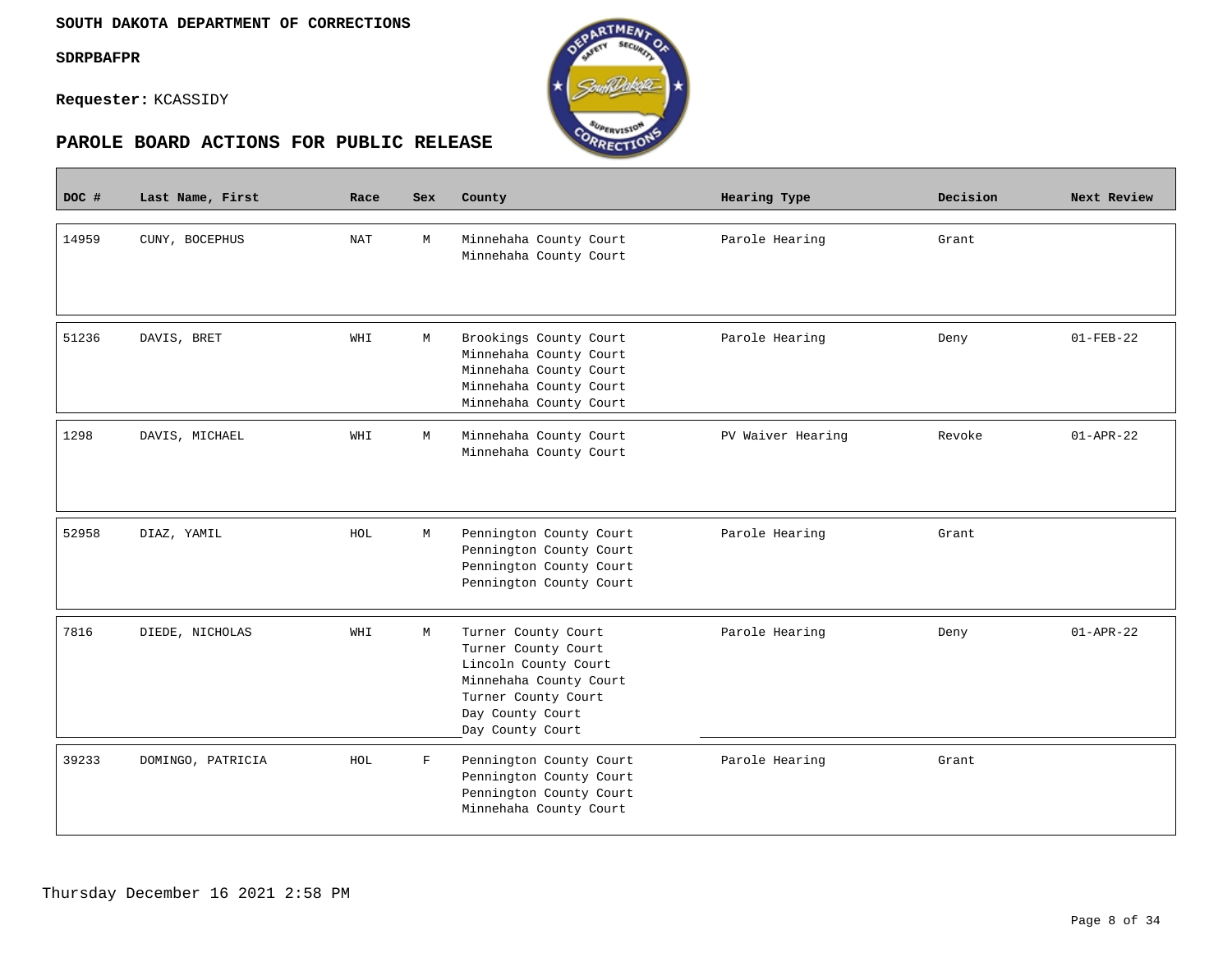Г

**Requester:** KCASSIDY





| DOC # | Last Name, First   | Race       | <b>Sex</b> | County                                                                                       | Hearing Type            | Decision                          | Next Review     |
|-------|--------------------|------------|------------|----------------------------------------------------------------------------------------------|-------------------------|-----------------------------------|-----------------|
| 55631 | DUALE, ABDIRAHMAN  | <b>BLA</b> | М          | Brown County Court<br>Brown County Court<br>Brown County Court                               | Early Discharge Hearing | Grant Early<br>Final<br>Discharge |                 |
| 44689 | DUMARCE, LEVI      | NAT        | М          | Roberts County Court<br>Roberts County Court<br>Roberts County Court<br>Roberts County Court | Non-compliance Hearing  | Continue                          | $01 - JAN - 22$ |
| 7098  | DURRAH, KENNETH    | <b>BLA</b> | М          | Minnehaha County Court<br>Yankton County Court                                               | Parole Hearing          | Deny                              | $01 - JUN - 22$ |
| 10471 | EAGLE BULL, MORRIS | NAT        | М          | Pennington County Court                                                                      | PV Waiver Hearing       | Revoke                            | $01-MAY-22$     |
| 15778 | ECKHOFF, DWAYNE    | WHI        | М          | Davison County Court                                                                         | Non-compliance Hearing  | Non-Compliant                     | $01 - FEB - 22$ |
| 48288 | EISA, HASSAN       | <b>BLA</b> | М          | Brown County Court<br>Brown County Court<br>Brown County Court<br>Brown County Court         | Parole Hearing          | Deny                              | $01-MAR-22$     |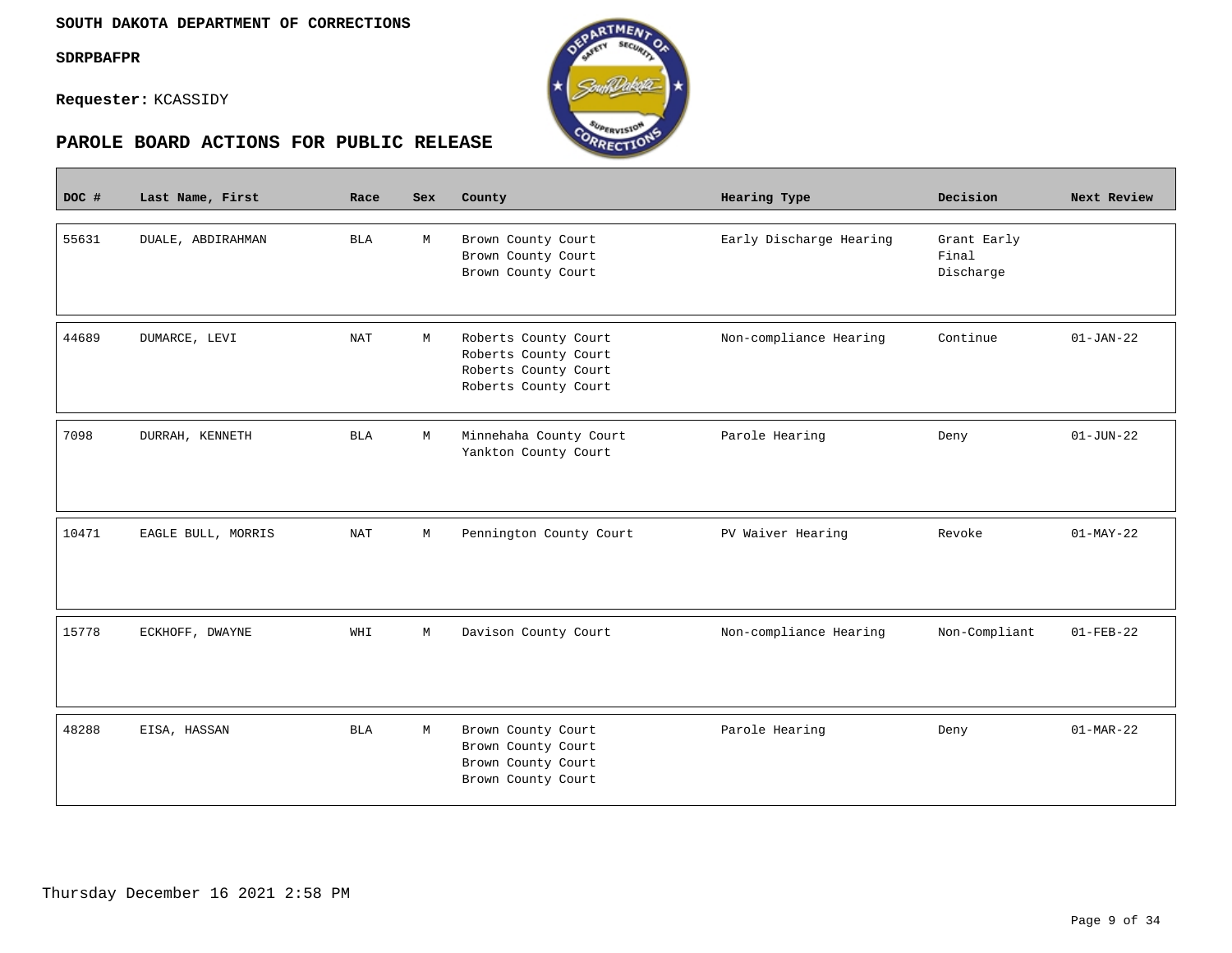$\equiv$ 

**Requester:** KCASSIDY



| DOC # | Last Name, First     | Race       | <b>Sex</b>  | County                                                                                       | Hearing Type                     | Decision                            | Next Review     |
|-------|----------------------|------------|-------------|----------------------------------------------------------------------------------------------|----------------------------------|-------------------------------------|-----------------|
| 54250 | ELBOW SHIELD, SOPHIA | NAT        | $\mathbf F$ | Pennington County Court                                                                      | Parole Hearing                   | Deny                                | $01-MAR-22$     |
| 54990 | ESPINOZA, IVAN       | HOL        | М           | Minnehaha County Court<br>Minnehaha County Court                                             | Parole Hearing                   | Deny                                | $01-MAR-22$     |
| 44942 | FEATHERMAN, GERTRUDE | <b>NAT</b> | $\mathbf F$ | Pennington County Court<br>Pennington County Court                                           | Parole Hearing                   | Grant                               |                 |
| 56721 | FEISTNER, DUSTIN     | WHI        | М           | Sanborn County Court                                                                         | Early Discharge Hearing          | Grant Partial<br>Early<br>Discharge |                 |
| 57370 | FLOWERS, ANDREA      | WHI        | $\mathbf F$ | Minnehaha County Court<br>Minnehaha County Court                                             | SSV Waiver Hearing               | Revoke                              | $01-MAR-22$     |
| 59030 | FOOL BULL, ROBERT    | <b>NAT</b> | М           | Charles Mix County<br>Minnehaha County Court<br>Charles Mix County<br>Minnehaha County Court | Parole Hearing<br>Parole Hearing | Waived<br>Grant                     | $01 - DEC - 21$ |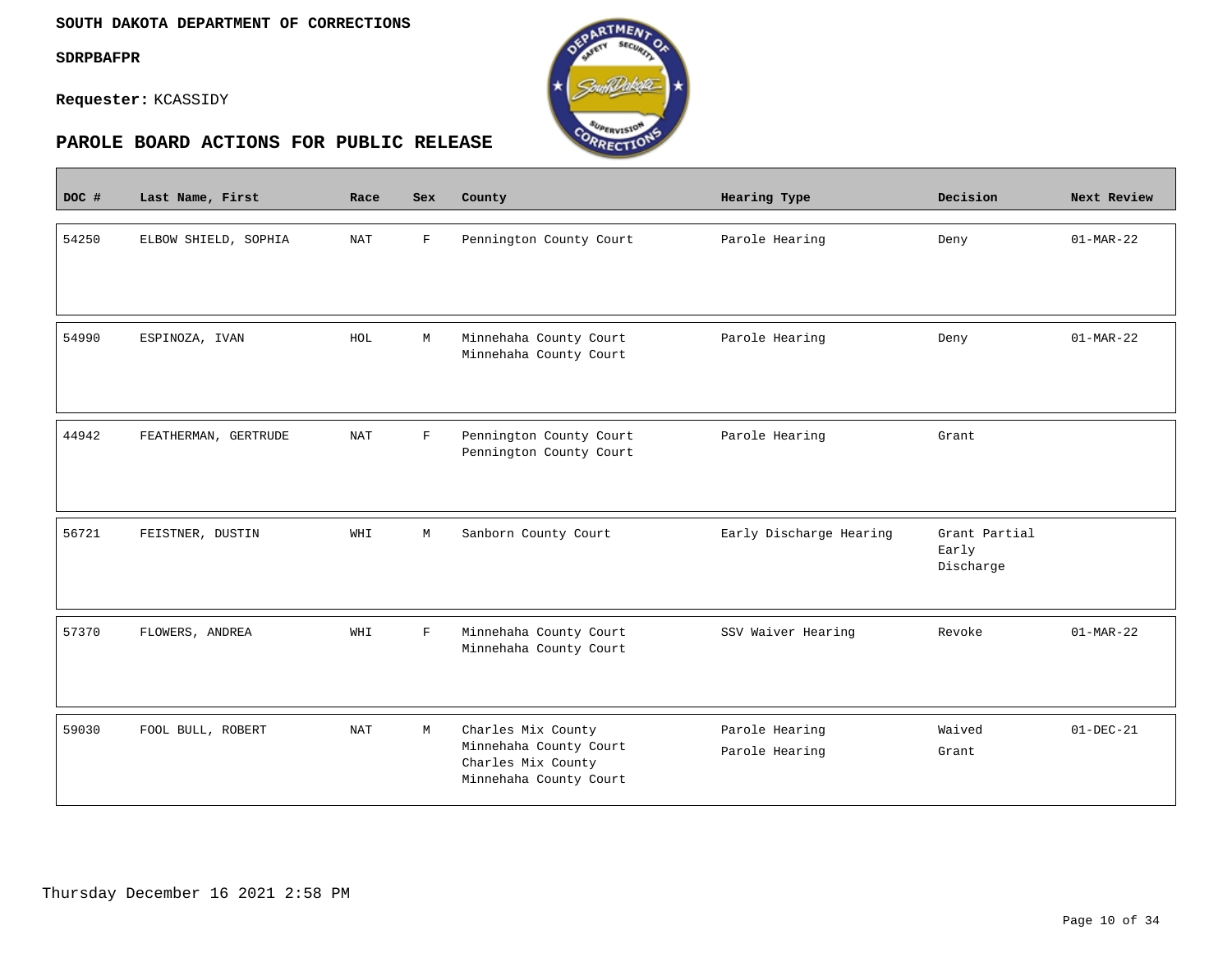#### **SOUTH DAKOTA DEPARTMENT OF CORRECTIONS**

**SDRPBAFPR**

 $\overline{\phantom{a}}$ 

**Requester:** KCASSIDY



| DOC # | Last Name, First   | Race       | Sex          | County                                             | Hearing Type            | Decision                          | Next Review     |
|-------|--------------------|------------|--------------|----------------------------------------------------|-------------------------|-----------------------------------|-----------------|
| 35275 | FRANKLIN, LARRY    | <b>BLA</b> | M            | Pennington County Court                            | Parole Hearing          | Deny                              | $01-MAR-22$     |
| 59703 | FREDERICKS, ADRIAN | WHI        | M            | Davison County Court<br>Davison County Court       | Parole Hearing          | Grant                             |                 |
| 59468 | GERTSEMA, AUSTIN   | WHI        | M            | Grant County Court                                 | Non-compliance Hearing  | Non-Compliant                     | $01-DEC-22$     |
| 47249 | GOMEZ, FRANK       | HOL        | $\mathbb M$  | Minnehaha County Court                             | Parole Hearing          | Deny                              | $01 - APR - 22$ |
| 47494 | GONZALES, ALICIA   | <b>NAT</b> | $\mathbf{F}$ | Minnehaha County Court<br>Spink County Court       | Early Discharge Hearing | Grant Early<br>Final<br>Discharge |                 |
| 17923 | GOOD PLUME, IVAN   | <b>NAT</b> | M            | Pennington County Court<br>Pennington County Court | Parole Hearing          | Deny                              | $01 - FEB - 22$ |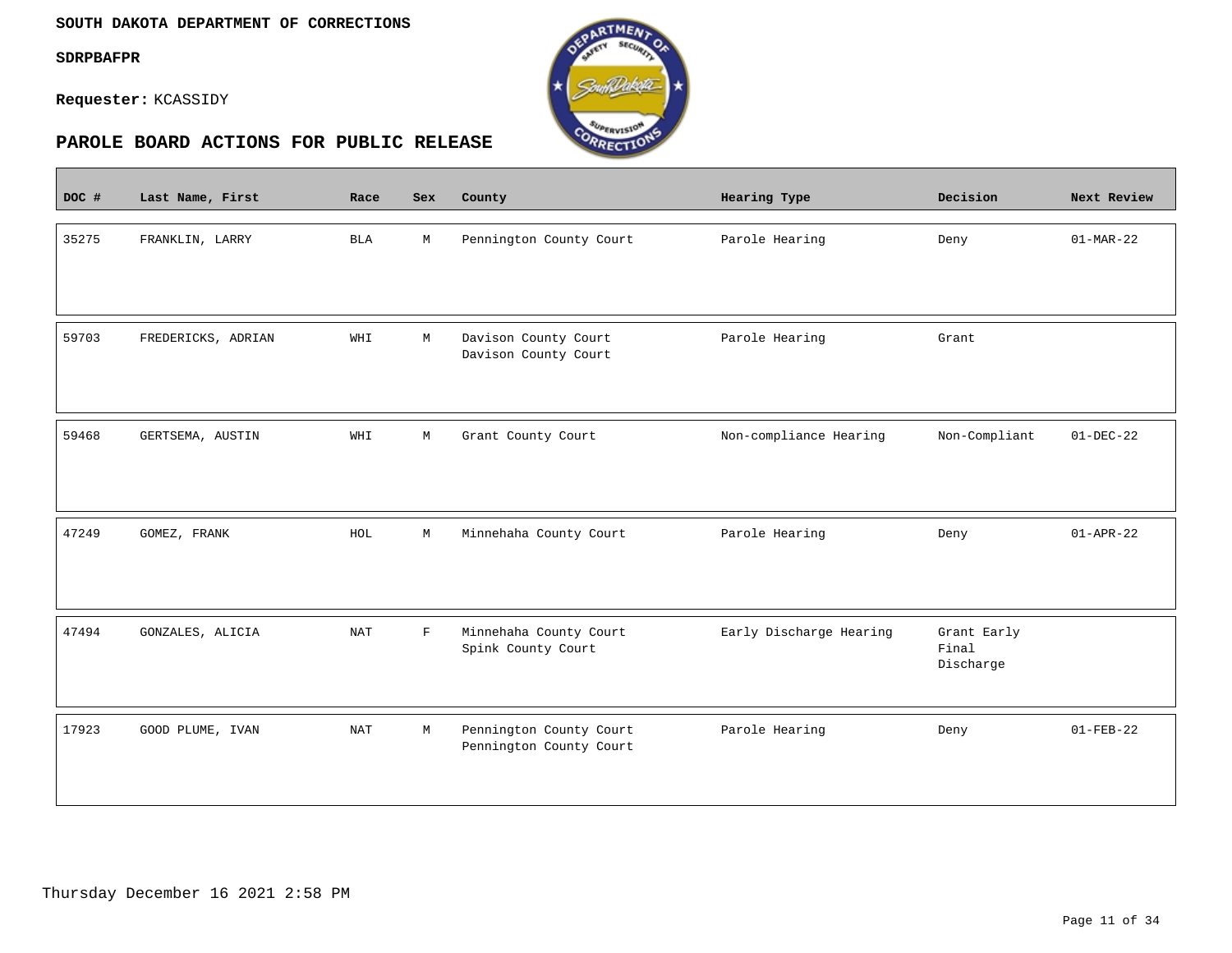$\overline{\phantom{a}}$ 

**Requester:** KCASSIDY



| DOC # | Last Name, First     | Race       | Sex          | County                                                                                                                              | Hearing Type            | Decision                            | Next Review     |
|-------|----------------------|------------|--------------|-------------------------------------------------------------------------------------------------------------------------------------|-------------------------|-------------------------------------|-----------------|
| 52327 | GOODBEAU, MICHAEL    | WHI        | M            | Davison County Court                                                                                                                | Parole Hearing          | Grant                               |                 |
| 54715 | GRASS, LUCILLE       | <b>NAT</b> | $\mathbf{F}$ | Pennington County Court<br>Pennington County Court<br>Pennington County Court                                                       | Parole Hearing          | Grant                               |                 |
| 35600 | GREAVU, KENNEDI      | WHI        | $\mathbf F$  | Brown County Court<br>Brown County Court<br>Brown County Court                                                                      | Early Discharge Hearing | Grant Partial<br>Early<br>Discharge |                 |
| 1354  | GREEN, MARK          | WHI        | M            | Clay County Court<br>Brookings County Court<br>Minnehaha County Court<br>Codington County Court<br>Turner County Court              | Parole Hearing          | Deny                                | $01 - JAN - 50$ |
| 39235 | GREENFIELD, PATRICK  | WHI        | М            | Pennington County Court<br>Pennington County Court<br>Pennington County Court<br>Pennington County Court<br>Pennington County Court | Parole Hearing          | Continue                            | $01 - JAN - 22$ |
| 37449 | GUEFFROY, ALEXANDRIA | WHI        | $\mathbf{F}$ | Pennington County Court                                                                                                             | SSV Waiver Hearing      | Revoke                              | $01 - APR - 22$ |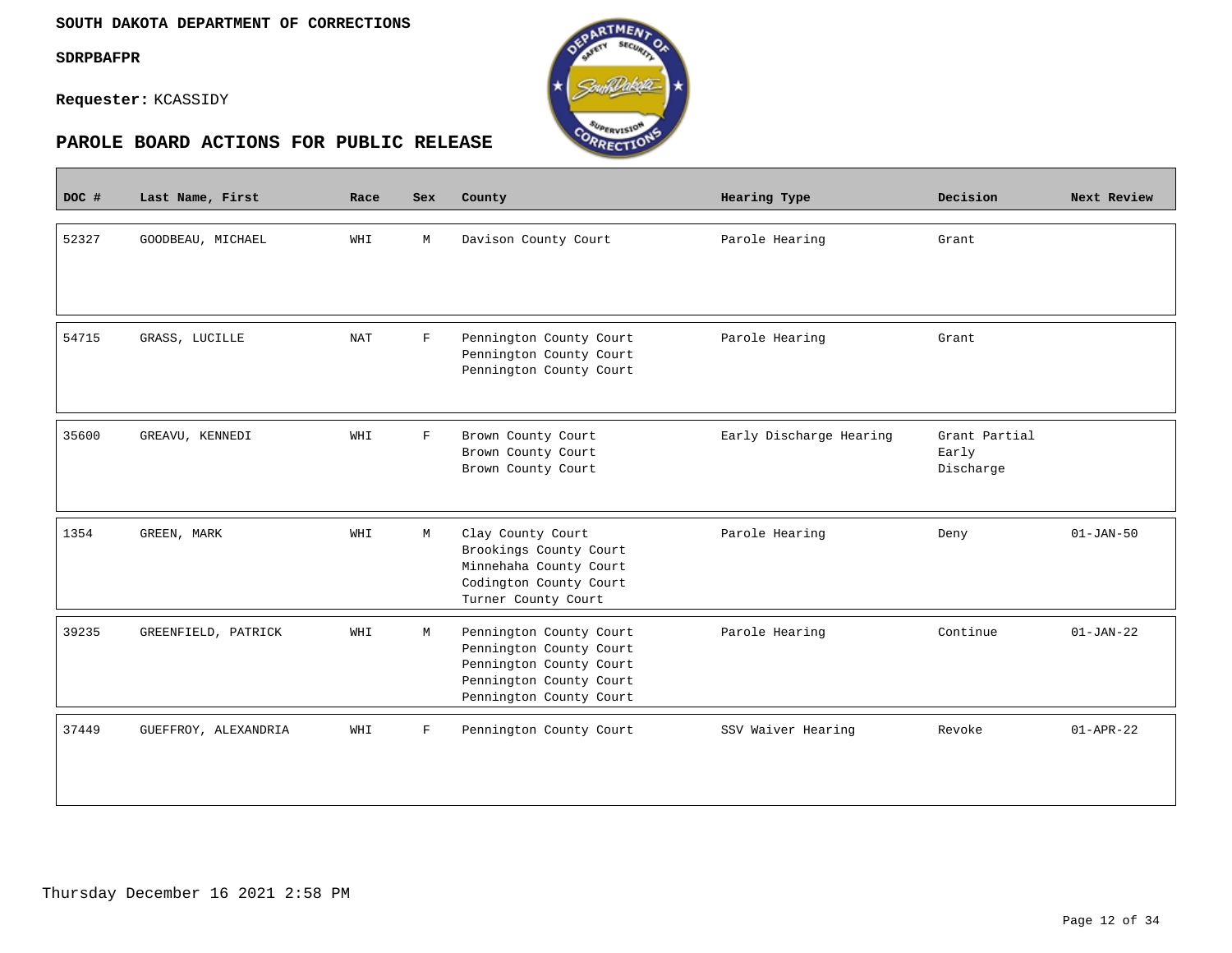**Contract** 

**Requester:** KCASSIDY



| DOC # | Last Name, First      | Race       | Sex         | County                                                                                                                           | Hearing Type                               | Decision                 | Next Review     |
|-------|-----------------------|------------|-------------|----------------------------------------------------------------------------------------------------------------------------------|--------------------------------------------|--------------------------|-----------------|
| 10846 | GUKEISEN, TIMOTHY     | WHI        | M           | Davison County Court<br>Davison County Court<br>Davison County Court<br>Davison County Court<br>Davison County Court             | Parole Hearing                             | Deny                     | $01 - JUN - 22$ |
| 20305 | HAGAN, JACK           | WHI        | M           | Meade County Court<br>Meade County Court<br>Meade County Court<br>Meade County Court<br>Meade County Court<br>Meade County Court | Commutation-Personal<br>Appearance Hearing | Recommend to<br>Governor |                 |
| 40369 | HARD HEART, SAGE      | <b>NAT</b> | М           | Pennington County Court                                                                                                          | PV Waiver Hearing                          | Revoke                   | $01 - APR - 22$ |
| 35517 | HARRIS, ALAURA        | <b>NAT</b> | $\mathbf F$ | Pennington County Court<br>Pennington County Court                                                                               | Parole Hearing                             | Grant                    |                 |
| 14368 | HATCHETT, CHRISTOPHER | <b>NAT</b> | М           | Pennington County Court                                                                                                          | Non-compliance Hearing                     | Non-Compliant            | $01 - FEB - 22$ |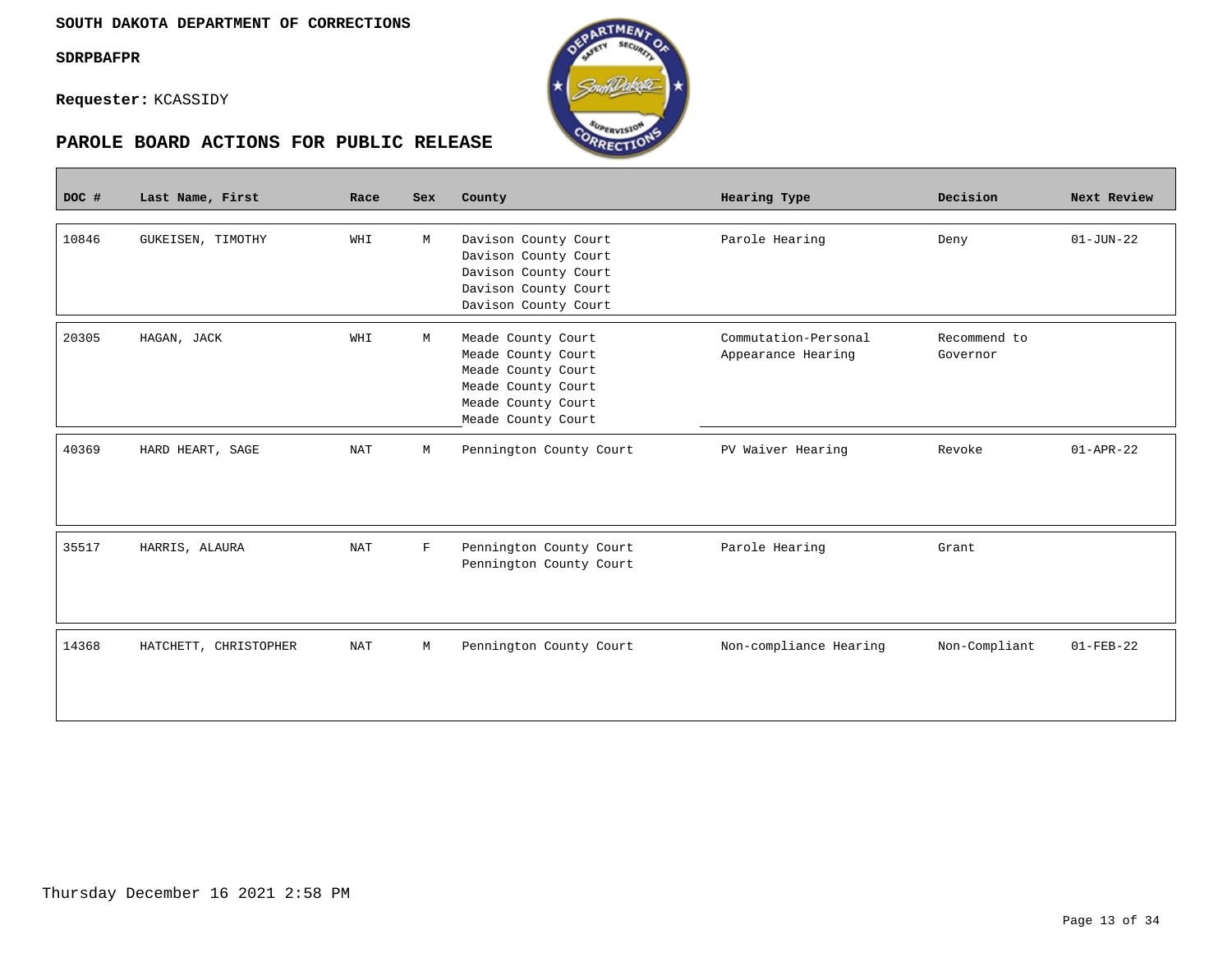**Requester:** KCASSIDY



| DOC # | Last Name, First    | Race       | <b>Sex</b> | County                                                                                                                                                                                                                     | Hearing Type           | Decision                | Next Review     |
|-------|---------------------|------------|------------|----------------------------------------------------------------------------------------------------------------------------------------------------------------------------------------------------------------------------|------------------------|-------------------------|-----------------|
| 1915  | HAUSTEN, TYLER      | WHI        | M          | Minnehaha County Court<br>Minnehaha County Court<br>Minnehaha County Court<br>Minnehaha County Court<br>Minnehaha County Court<br>Union County Court<br>Union County Court<br>Union County Court<br>Brookings County Court | SSV Waiver Hearing     | Revoke and<br>Reinstate |                 |
| 37316 | HIGH ELK, ZACHARIAH | HOL        | М          | Pennington County Court<br>Pennington County Court                                                                                                                                                                         | Non-compliance Hearing | Non-Compliant           | $01 - JUN - 22$ |
| 45863 | HIS CHASE, CHERRISH | <b>NAT</b> | F          | Pennington County Court<br>Pennington County Court<br>Minnehaha County Court<br>Pennington County Court<br>Pennington County Court                                                                                         | SSV Waiver Hearing     | Revoke                  | $01 - APR - 22$ |
| 12728 | HODGKISS, RUSSELL   | NAT        | М          | Minnehaha County Court<br>Minnehaha County Court                                                                                                                                                                           | Parole Hearing         | Grant                   |                 |
| 52011 | HOLY ROCK, MORISSA  | NAT        | F          | Pennington County Court<br>Pennington County Court<br>Pennington County Court<br>Pennington County Court                                                                                                                   | SSV Waiver Hearing     | Revoke                  | $01-MAR-22$     |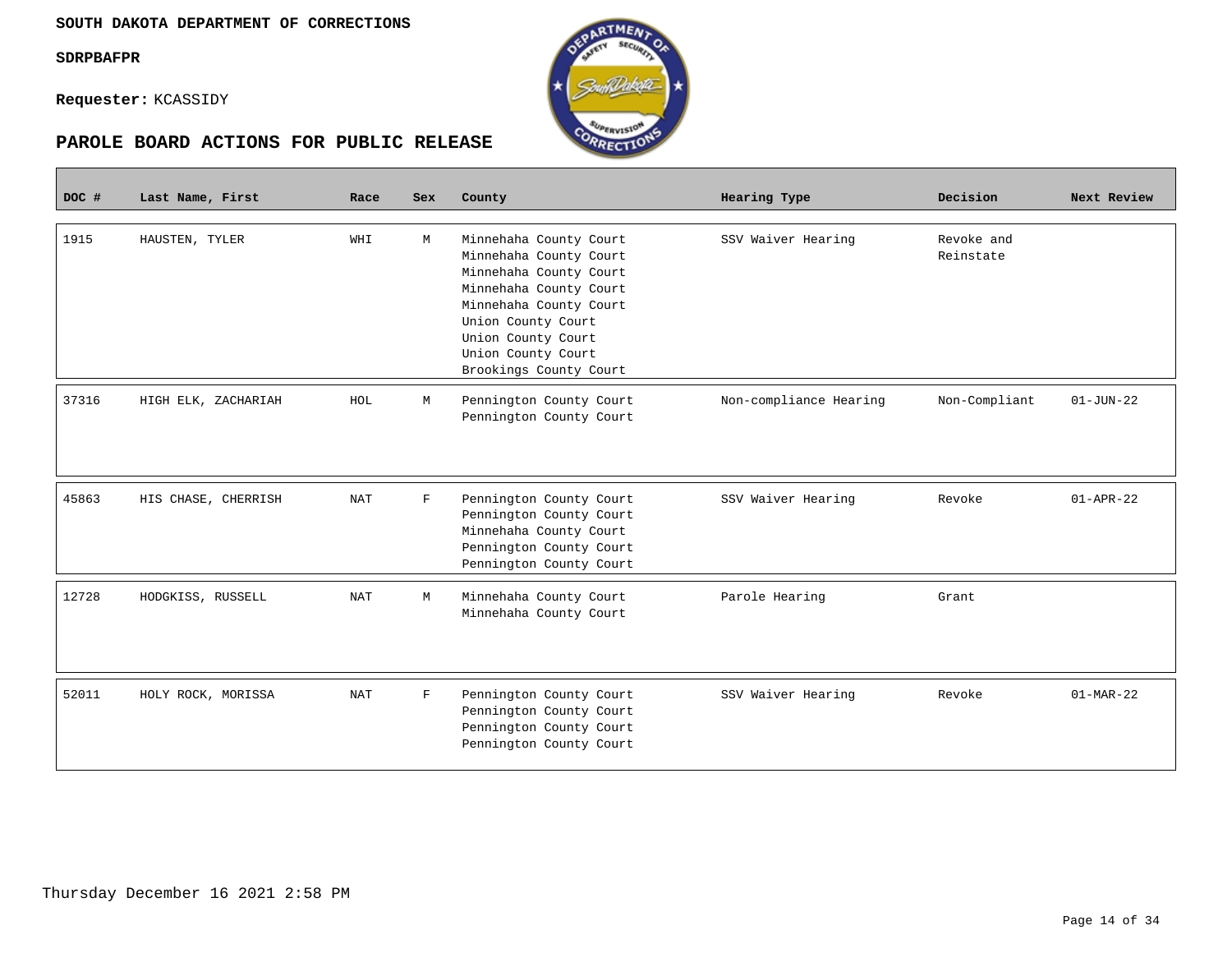$\mathcal{L}^{\text{max}}_{\text{max}}$ 

**Requester:** KCASSIDY



| DOC # | Last Name, First      | Race                 | Sex          | County                                                               | Hearing Type       | Decision | Next Review     |
|-------|-----------------------|----------------------|--------------|----------------------------------------------------------------------|--------------------|----------|-----------------|
| 53961 | HORNE, LIZA           | <b>NAT</b>           | $\mathbf{F}$ | Roberts County Court<br>Roberts County Court<br>Roberts County Court | Parole Hearing     | Grant    |                 |
| 23581 | HULS, CHAD            | WHI                  | М            | Union County Court                                                   | Parole Hearing     | Continue | $01 - FEB - 22$ |
| 51313 | JACOBS, LOGAN         | WHI                  | M            | Hughes County Court<br>Pennington County Court                       | Parole Hearing     | Grant    |                 |
| 56474 | JACOBSON, JOSHUA      | WHI                  | М            | Minnehaha County Court<br>Minnehaha County Court                     | Parole Hearing     | Deny     | $01 - JUN - 22$ |
| 54654 | JEALOUS OF HIM, SAMMI | NAT                  | $\mathbf{F}$ | Meade County Court                                                   | SSV Waiver Hearing | Revoke   | $01 - JAN - 50$ |
| 59675 | JEDLICKA, ARIANNA     | $\operatorname{NAT}$ | $\mathbf F$  | Minnehaha County Court<br>Minnehaha County Court                     | SSV Waiver Hearing | Revoke   | $01-MAR-22$     |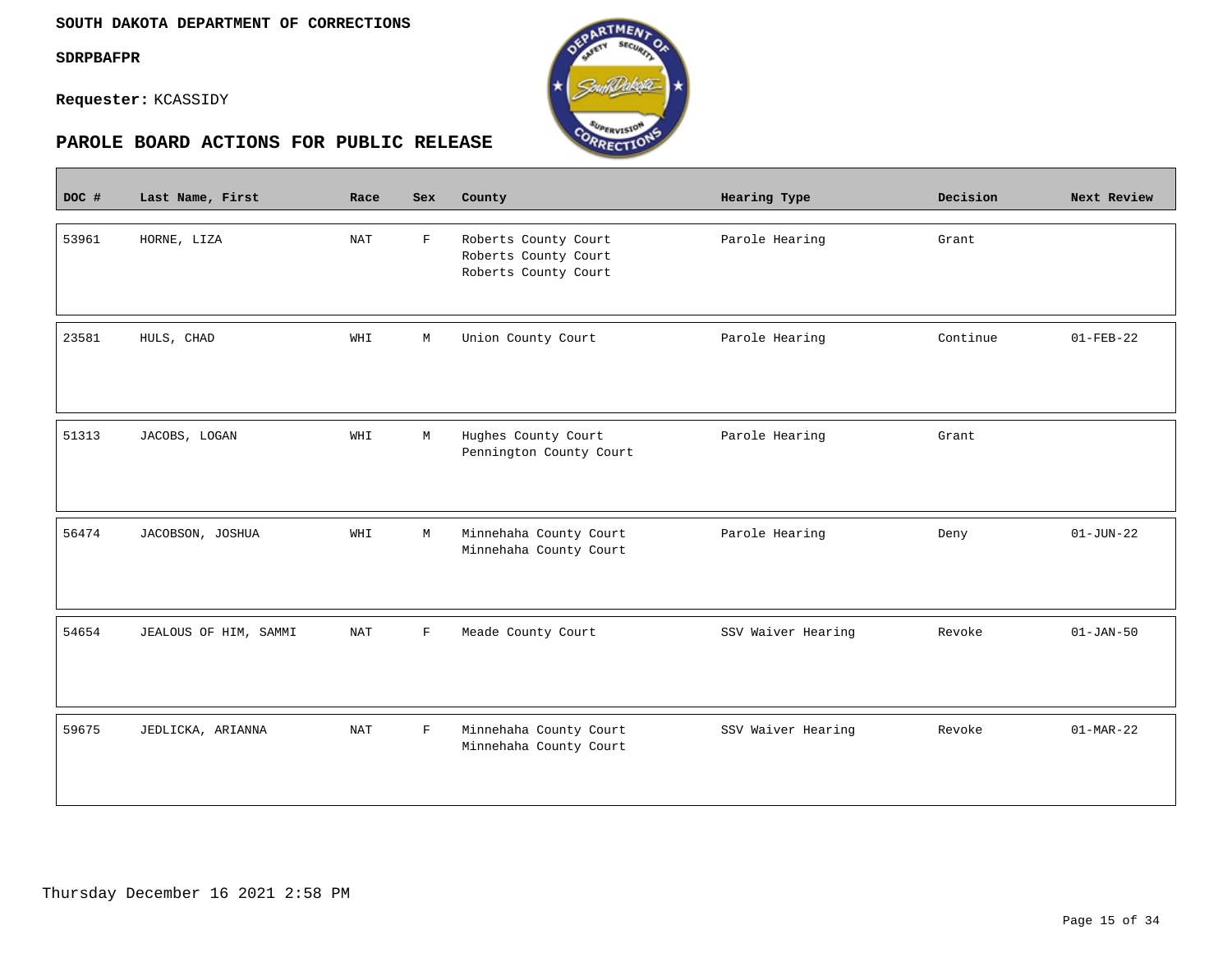$\mathcal{L}^{\text{max}}_{\text{max}}$ 

**Requester:** KCASSIDY



| DOC # | Last Name, First     | Race       | Sex | County                                                                     | Hearing Type       | Decision | Next Review     |
|-------|----------------------|------------|-----|----------------------------------------------------------------------------|--------------------|----------|-----------------|
| 34124 | JEWETT, MORNING STAR | <b>NAT</b> | М   | Minnehaha County Court<br>Minnehaha County Court<br>Minnehaha County Court | Parole Hearing     | Continue | $01-JAN-22$     |
| 44423 | JOHNSON, CURTIS      | <b>BLA</b> | M   | Minnehaha County Court<br>Minnehaha County Court<br>Minnehaha County Court | Parole Hearing     | Deny     | $01-MAY-22$     |
| 60356 | JOHNSON, JOEY        | <b>BLA</b> | М   | Clay County Court<br>Clay County Court<br>Clay County Court                | Parole Hearing     | Grant    |                 |
| 42564 | JONES, TYLER         | WHI        | М   | Codington County Court                                                     | Parole Hearing     | Waived   | $01 - JAN - 50$ |
| 26031 | JURKOWSKI, MICHAEL   | WHI        | М   | Butte County Court                                                         | Parole Hearing     | Grant    |                 |
| 50709 | KALEWARD, SHANE      | WHI        | М   | Pennington County Court<br>Pennington County Court                         | SSV Waiver Hearing | Revoke   | $01 - APR - 22$ |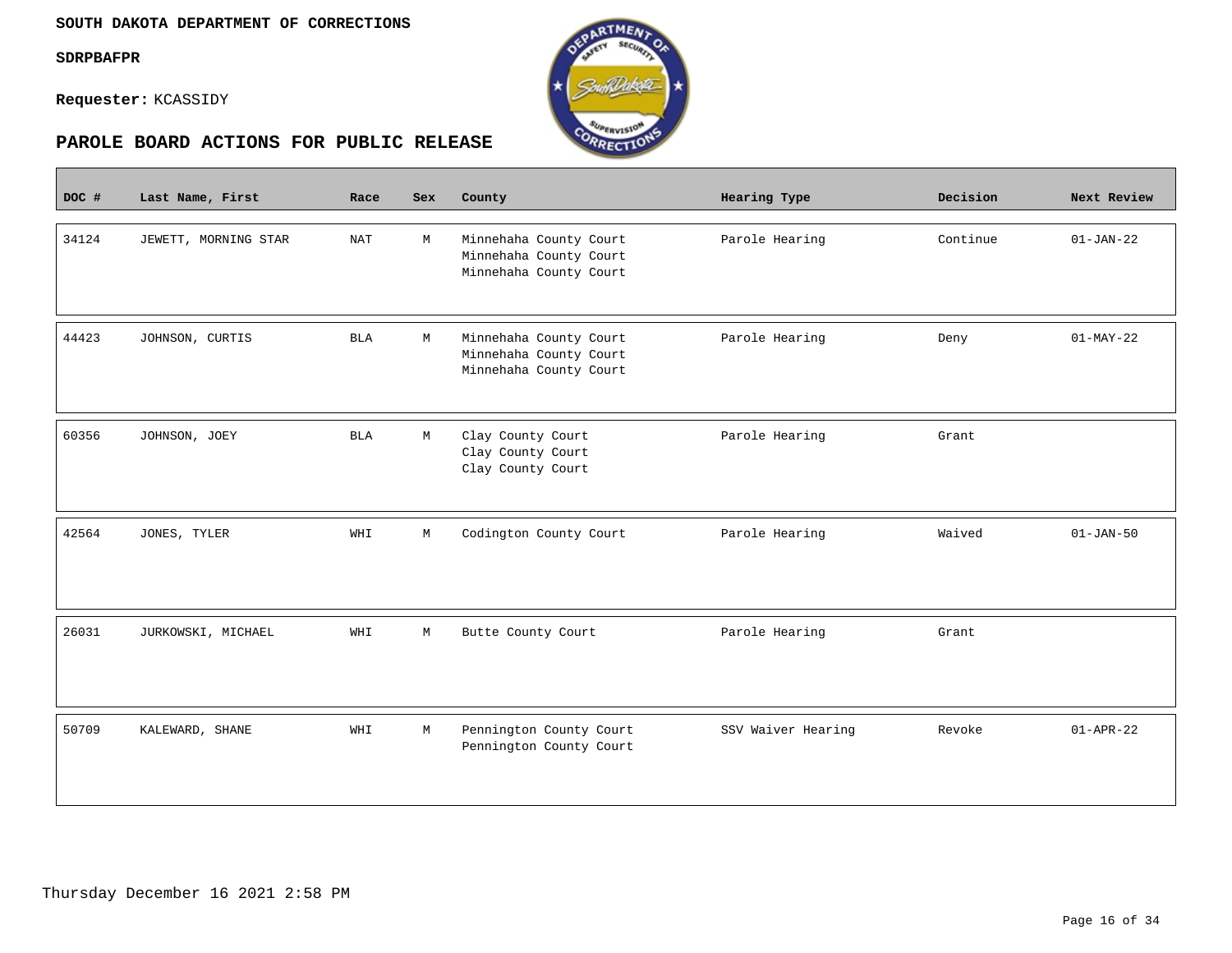#### **SOUTH DAKOTA DEPARTMENT OF CORRECTIONS**

#### **SDRPBAFPR**

**Requester:** KCASSIDY





| DOC # | Last Name, First | Race                 | <b>Sex</b> | County                                                                                                                                                                                                                                                     | Hearing Type                        | Decision                          | Next Review |
|-------|------------------|----------------------|------------|------------------------------------------------------------------------------------------------------------------------------------------------------------------------------------------------------------------------------------------------------------|-------------------------------------|-----------------------------------|-------------|
| 56672 | KEEBLE, LANCE    | $\operatorname{NAT}$ | M          | Day County Court                                                                                                                                                                                                                                           | Parole Hearing                      | Grant                             |             |
| 25685 | KEYTE, EARL      | WHI                  | M          | Pennington County Court<br>Pennington County Court<br>Pennington County Court<br>Lawrence County Court<br>Lawrence County Court<br>Lawrence County Court<br>Lawrence County Court<br>Custer County Court<br>Custer County Court<br>Fall River County Court | Commutation-Paper Review<br>Hearing | Deny                              |             |
| 46783 | KINER, ANDREW    | WHI                  | M          | Davison County Court<br>Davison County Court<br>Davison County Court<br>Davison County Court<br>Davison County Court<br>Davison County Court                                                                                                               | Parole Hearing                      | Grant                             |             |
| 25687 | KING, DAVID      | WHI                  | М          | Turner County Court<br>Minnehaha County Court                                                                                                                                                                                                              | Early Discharge Hearing             | Grant Early<br>Final<br>Discharge |             |
| 24737 | KLEIN, JAMES     | WHI                  | M          | Minnehaha County Court<br>Minnehaha County Court<br>Minnehaha County Court<br>Minnehaha County Court                                                                                                                                                       | Early Discharge Hearing             | Grant Early<br>Final<br>Discharge |             |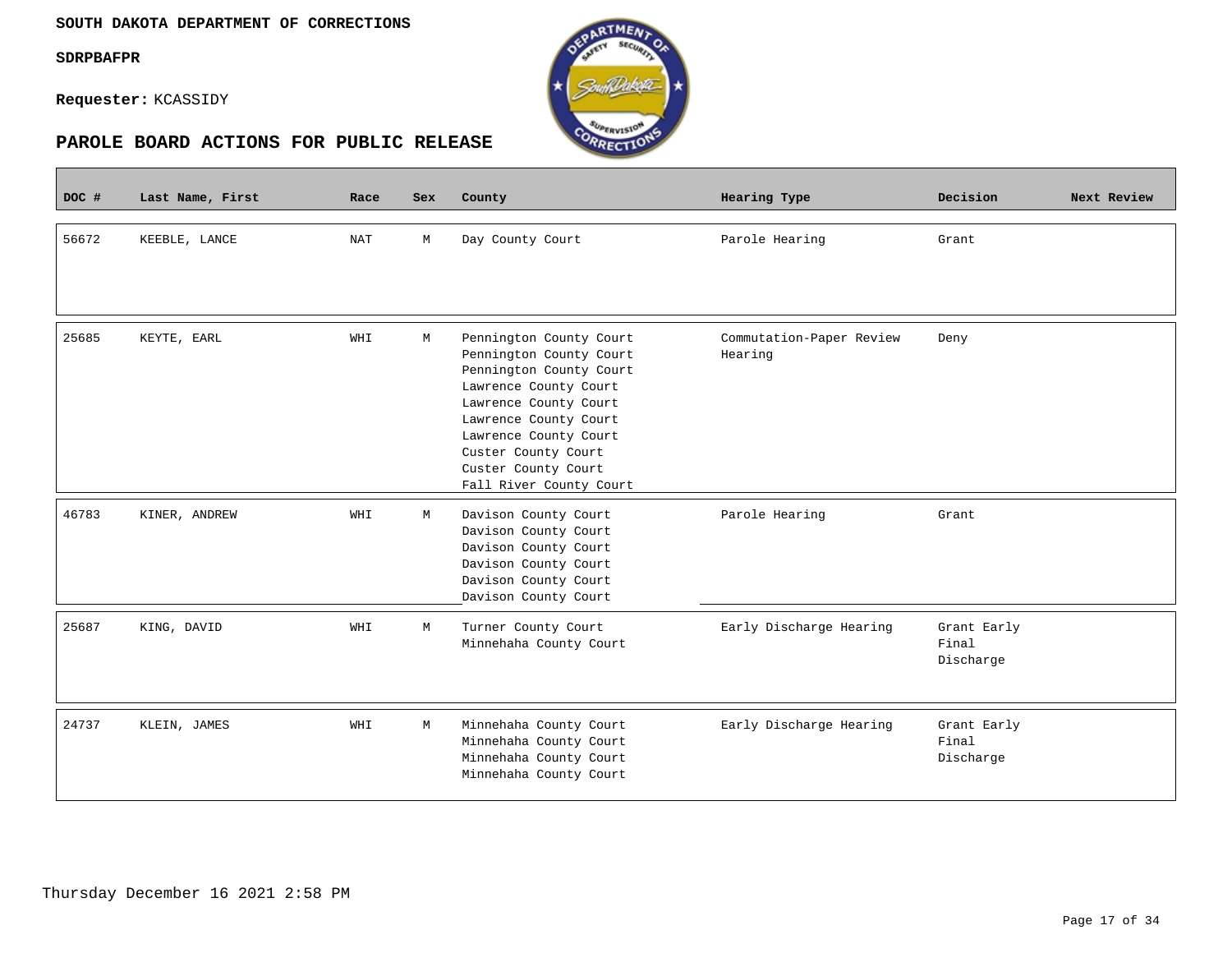**Contract** 

**Requester:** KCASSIDY



| DOC # | Last Name, First  | Race                 | Sex | County                 | Hearing Type       | Decision | Next Review     |
|-------|-------------------|----------------------|-----|------------------------|--------------------|----------|-----------------|
|       |                   |                      |     |                        |                    |          |                 |
| 47325 | KRAMER, KODY      | WHI                  | М   | Minnehaha County Court | SSV Waiver Hearing | Revoke   | $01-MAY-22$     |
|       |                   |                      |     | Minnehaha County Court |                    |          |                 |
|       |                   |                      |     | Minnehaha County Court |                    |          |                 |
|       |                   |                      |     | Minnehaha County Court |                    |          |                 |
|       |                   |                      |     | Lincoln County Court   |                    |          |                 |
|       |                   |                      |     | Minnehaha County Court |                    |          |                 |
| 55364 | LANE, DUSTIN      | WHI                  | М   | Kingsbury County Court | Parole Hearing     | Grant    |                 |
|       |                   |                      |     | Deuel County Court     |                    |          |                 |
|       |                   |                      |     |                        |                    |          |                 |
|       |                   |                      |     |                        |                    |          |                 |
|       |                   |                      |     |                        |                    |          |                 |
| 14311 | LAPOINTE, STANLEY | NAT                  | М   | Minnehaha County Court | SSV Waiver Hearing | Revoke   | $01-MAR-22$     |
|       |                   |                      |     | Minnehaha County Court |                    |          |                 |
|       |                   |                      |     |                        |                    |          |                 |
|       |                   |                      |     |                        |                    |          |                 |
|       |                   |                      |     |                        |                    |          |                 |
| 53415 | LEFT HAND, JACOB  | NAT                  | М   | Bennett County Court   | Parole Hearing     | Waived   | $01 - JAN - 50$ |
|       |                   |                      |     |                        |                    |          |                 |
|       |                   |                      |     |                        |                    |          |                 |
|       |                   |                      |     |                        |                    |          |                 |
| 2916  | LIVINGOOD, DANIEL | $\operatorname{NAT}$ | М   | Minnehaha County Court | Parole Hearing     | Deny     | $01 - JUN - 22$ |
|       |                   |                      |     | Minnehaha County Court |                    |          |                 |
|       |                   |                      |     | Minnehaha County Court |                    |          |                 |
|       |                   |                      |     | Minnehaha County Court |                    |          |                 |
|       |                   |                      |     | Minnehaha County Court |                    |          |                 |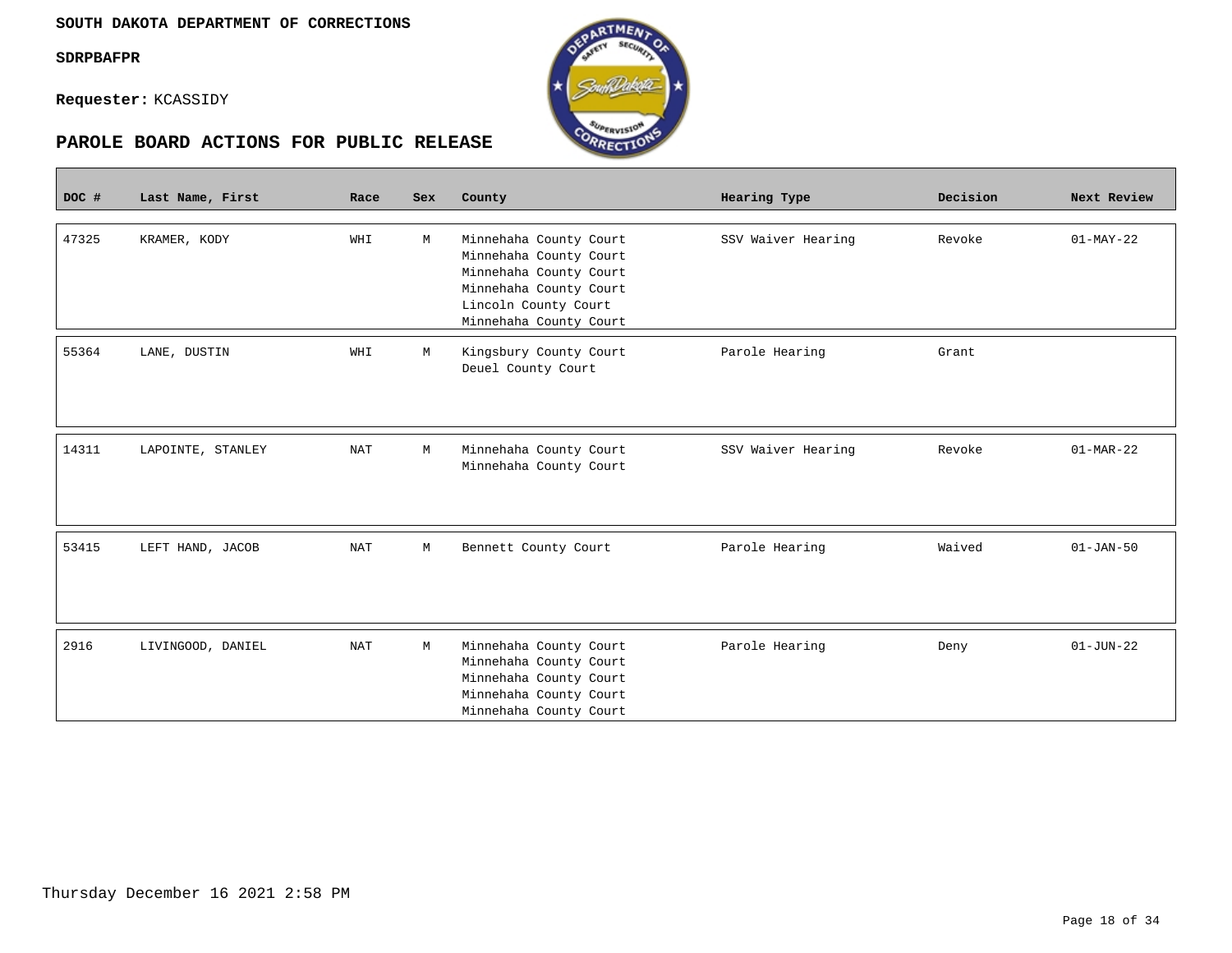$\overline{\phantom{a}}$ 

**Requester:** KCASSIDY

| DOC # | Last Name, First   | Race                 | Sex          | County                                                                                                                                                                                                                   | Hearing Type                        | Decision | Next Review     |
|-------|--------------------|----------------------|--------------|--------------------------------------------------------------------------------------------------------------------------------------------------------------------------------------------------------------------------|-------------------------------------|----------|-----------------|
| 2398  | LOCKE, ANTHONY     | WHI                  | M            | Roberts County Court<br>Roberts County Court<br>Roberts County Court<br>Roberts County Court<br>Roberts County Court<br>Roberts County Court<br>Brookings County Court<br>Roberts County Court<br>Codington County Court | Parole Hearing                      | Waived   | $01 - JAN - 50$ |
| 54249 | LUCERO, SHELBY     | NAT                  | $\mathbf{F}$ | Butte County Court                                                                                                                                                                                                       | PV Waiver Hearing                   | Revoke   | $01-MAR-22$     |
|       |                    |                      |              |                                                                                                                                                                                                                          |                                     |          |                 |
| 56928 | MATTIX, BRIAN      | WHI                  | М            | Brookings County Court<br>Brookings County Court                                                                                                                                                                         | Parole Hearing                      | Waived   | $01 - FEB - 22$ |
| 7696  | MC DONOUGH, CHASKE | $\operatorname{NAT}$ | М            | Clay County Court                                                                                                                                                                                                        | Commutation-Paper Review<br>Hearing | Deny     |                 |
| 45030 | MC DOW, JASON      | <b>BLA</b>           | М            | Pennington County Court<br>Pennington County Court<br>Pennington County Court<br>Lincoln County Court                                                                                                                    | Parole Hearing                      | Grant    |                 |



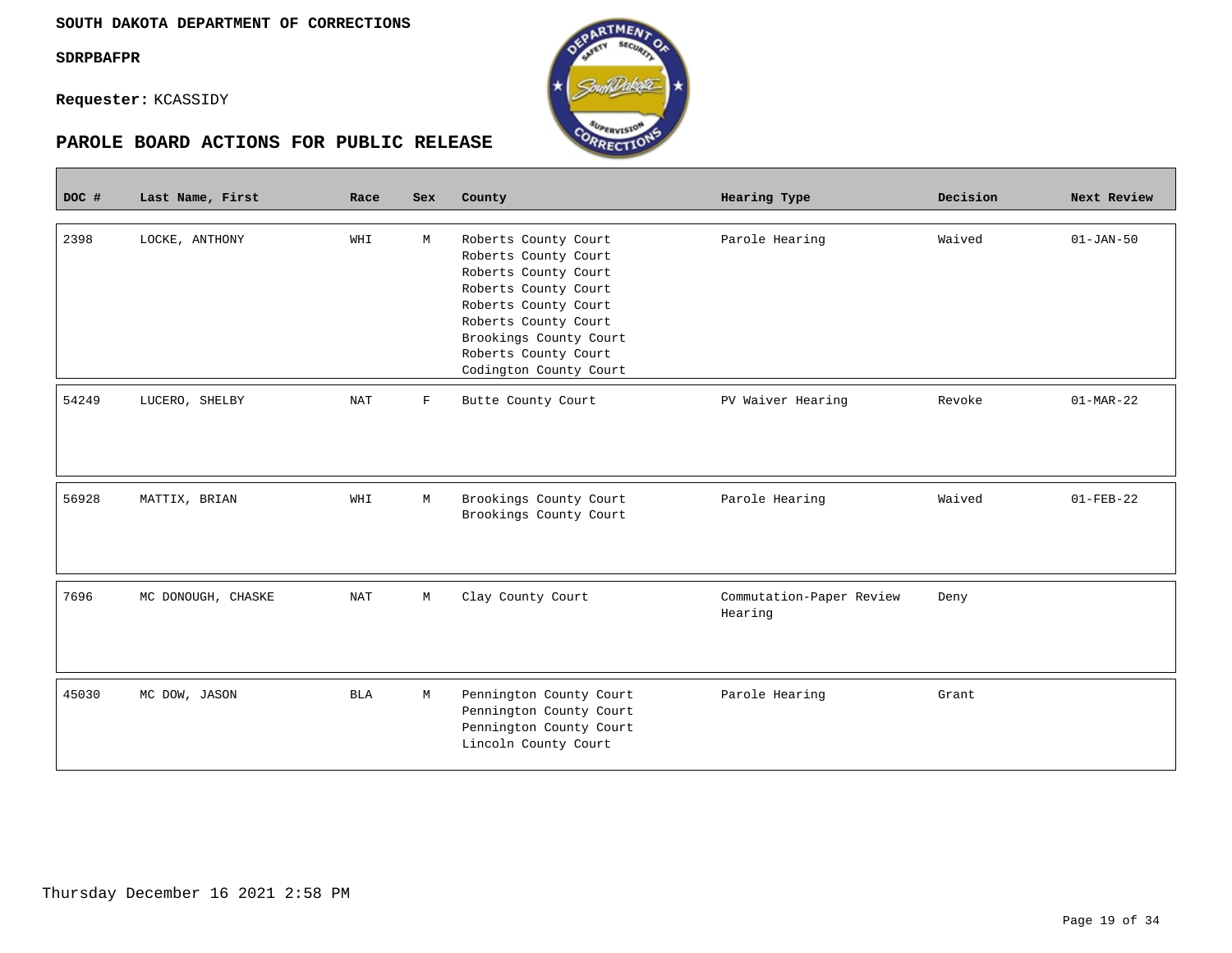$\mathbb{R}^n$ 

**Requester:** KCASSIDY



| DOC # | Last Name, First     | Race       | Sex         | County                                                                        | Hearing Type            | Decision                            | Next Review     |
|-------|----------------------|------------|-------------|-------------------------------------------------------------------------------|-------------------------|-------------------------------------|-----------------|
| 57888 | MCCONAUGHEY, MIRANDA | WHI        | $\mathbf F$ | Brown County Court<br>Brown County Court                                      | Early Discharge Hearing | Grant Partial<br>Early<br>Discharge |                 |
| 49888 | MCGHEE, JOSHUA       | <b>NAT</b> | M           | Charles Mix County<br>Minnehaha County Court<br>Yankton County Court          | Non-compliance Hearing  | Non-Compliant                       | $01 - SEP - 22$ |
| 9043  | MERRIVAL, MICHAEL    | <b>NAT</b> | М           | Pennington County Court<br>Pennington County Court<br>Pennington County Court | Parole Hearing          | Continue                            | $14 - JAN - 22$ |
| 41085 | MESTETH, FRANCIS     | <b>NAT</b> | М           | Lincoln County Court<br>Lincoln County Court                                  | Parole Hearing          | Grant                               |                 |
| 53743 | METTLER, JASON       | WHI        | M           | Brown County Court<br>Brown County Court<br>Brown County Court                | Early Discharge Hearing | Grant Partial<br>Early<br>Discharge |                 |
| 50391 | MINIX, MATTHEW       | WHI        | М           | Spink County Court<br>Brown County Court                                      | Parole Hearing          | Deny                                | $01 - SEP - 22$ |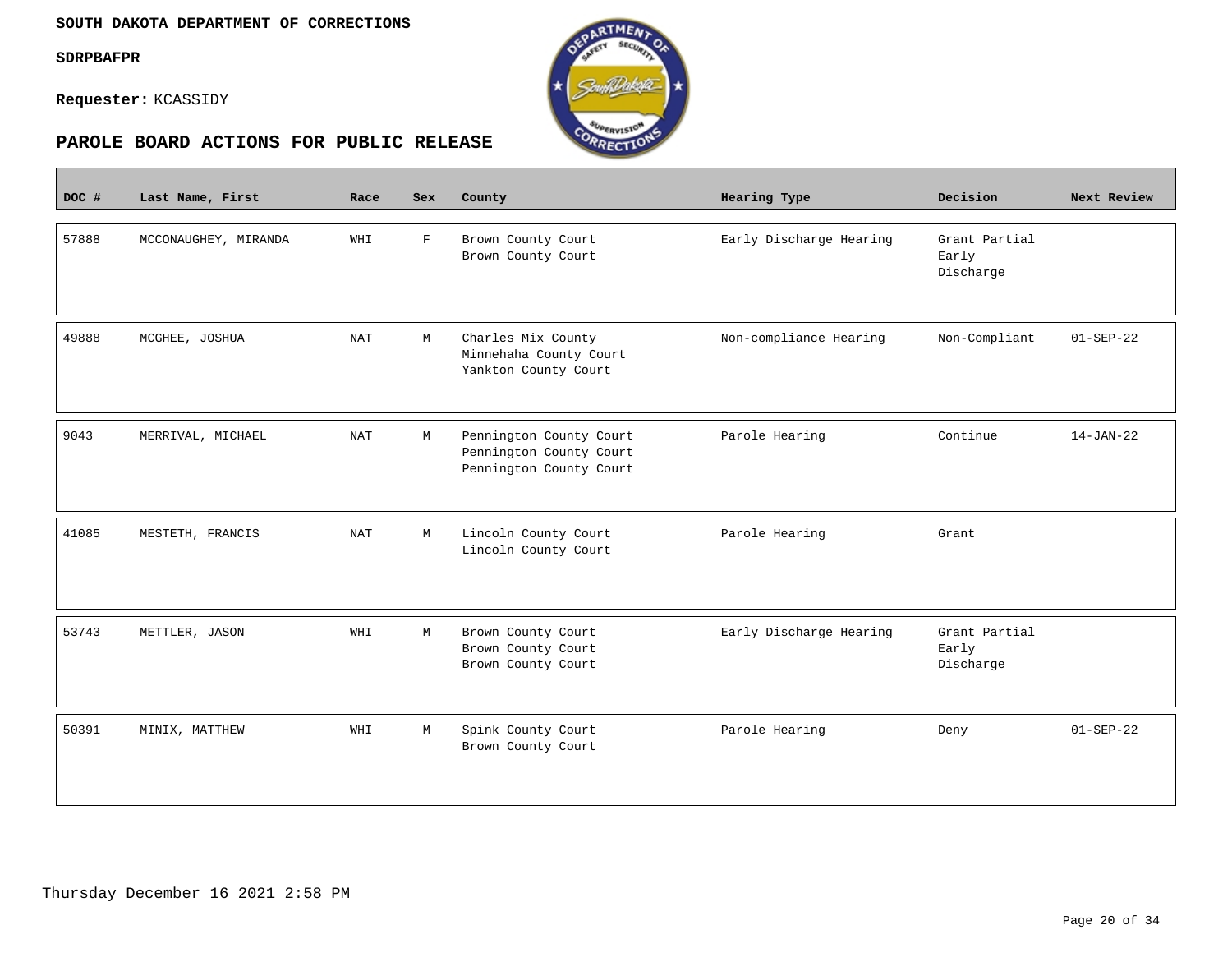$\sim$ 

**Requester:** KCASSIDY



| DOC # | Last Name, First      | Race       | <b>Sex</b> | County                                                                                                               | Hearing Type            | Decision                            | Next Review     |
|-------|-----------------------|------------|------------|----------------------------------------------------------------------------------------------------------------------|-------------------------|-------------------------------------|-----------------|
| 33781 | MINNICK, JAMES        | WHI        | М          | Spink County Court<br>Brown County Court<br>Pennington County Court                                                  | Parole Hearing          | Grant                               |                 |
| 53138 | MOHAMED, LIBAN        | OTH        | М          | Brown County Court                                                                                                   | Early Discharge Hearing | Grant Early<br>Final<br>Discharge   |                 |
| 38955 | MONROE, LESTER        | WHI        | М          | Bennett County Court                                                                                                 | Non-compliance Hearing  | Non-Compliant                       | $01 - DEC - 22$ |
| 61729 | MONTGOMERY, SHUNTAMES | <b>BLA</b> | М          | Minnehaha County Court<br>Lincoln County Court                                                                       | Parole Hearing          | Grant                               |                 |
| 62395 | MOORE, EMMETT         | WHI        | М          | Davison County Court                                                                                                 | Parole Hearing          | Grant                               |                 |
| 51005 | MOORE, JEREMY         | WHI        | М          | Davison County Court<br>Davison County Court<br>Davison County Court<br>Davison County Court<br>Davison County Court | Early Discharge Hearing | Grant Partial<br>Early<br>Discharge |                 |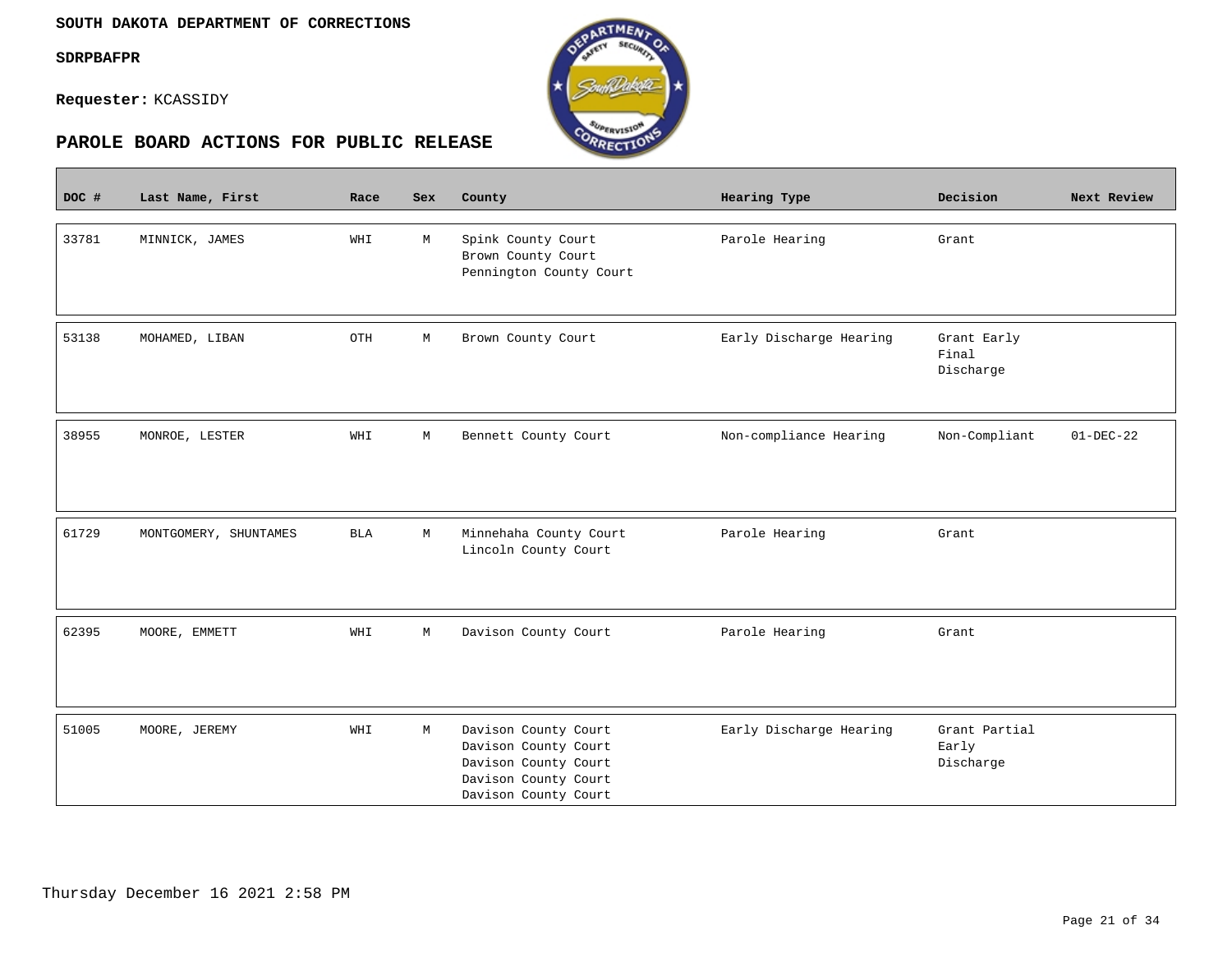П

**Requester:** KCASSIDY





| DOC # | Last Name, First | Race | <b>Sex</b>  | County                                                                                                                         | Hearing Type            | Decision                          | Next Review     |
|-------|------------------|------|-------------|--------------------------------------------------------------------------------------------------------------------------------|-------------------------|-----------------------------------|-----------------|
| 48727 | MOOSE, CORY      | NAT  | M           | Pennington County Court<br>Pennington County Court<br>Pennington County Court<br>Pennington County Court                       | PV Waiver Hearing       | Revoke                            | $01 - JUN - 22$ |
| 46748 | MORRISON, DALTON | NAT  | М           | Bennett County Court<br>Bennett County Court<br>Minnehaha County Court                                                         | Parole Hearing          | Deny                              | $01 - JAN - 50$ |
| 15594 | NORTHRUP, MERLE  | WHI  | М           | Davison County Court                                                                                                           | Early Discharge Hearing | Deny Early<br>Final<br>Discharge  |                 |
| 18730 | NOVAK, JOSEPH    | WHI  | М           | Union County Court<br>Union County Court                                                                                       | Early Discharge Hearing | Grant Early<br>Final<br>Discharge |                 |
| 51264 | OAKES, ASHLEY    | WHI  | $\mathbf F$ | Minnehaha County Court<br>Minnehaha County Court<br>Minnehaha County Court<br>Minnehaha County Court<br>Minnehaha County Court | Parole Hearing          | Grant                             |                 |
| 47468 | ORTIZ, RICARDO   | HOL  | М           | Codington County Court<br>Codington County Court<br>Brookings County Court<br>Codington County Court<br>Codington County Court | Parole Hearing          | Deny                              | $01-DEC-23$     |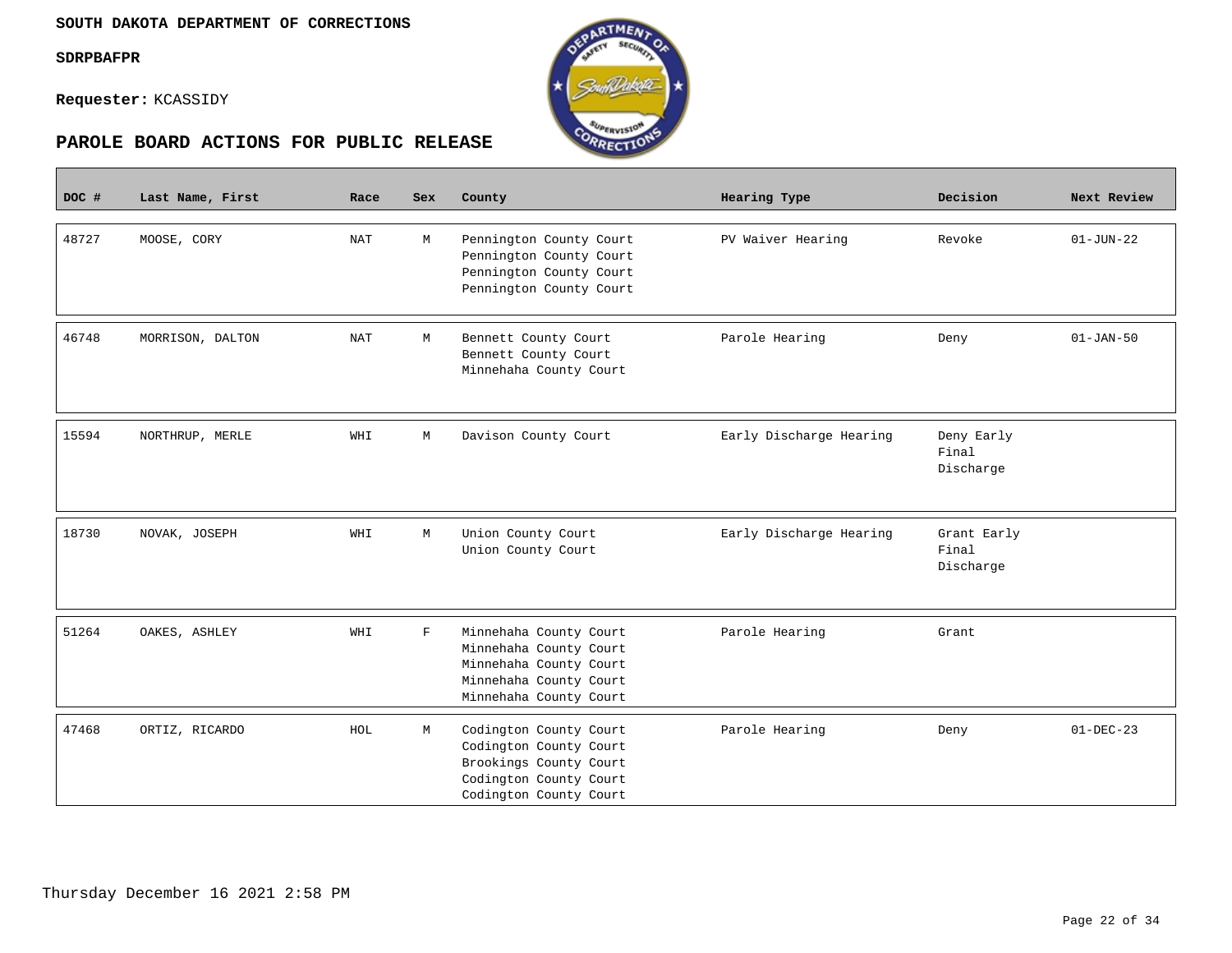$\sim$ 

**Requester:** KCASSIDY



| DOC # | Last Name, First   | Race       | Sex | County                                                                     | Hearing Type            | Decision                            | Next Review     |
|-------|--------------------|------------|-----|----------------------------------------------------------------------------|-------------------------|-------------------------------------|-----------------|
| 3014  | OURS, STEPHEN      | WHI        | M   | Minnehaha County Court<br>Minnehaha County Court<br>Minnehaha County Court | Parole Hearing          | Deny                                | $01 - JAN - 50$ |
| 54004 | PATTERSON, QUINTEN | <b>NAT</b> | M   | Brookings County Court                                                     | PV Waiver Hearing       | Revoke                              | $01 - JUN - 22$ |
| 51954 | PENISKA, RYAN      | <b>NAT</b> | М   | Minnehaha County Court<br>Minnehaha County Court<br>Minnehaha County Court | Non-compliance Hearing  | Non-Compliant                       | $01-JUN-22$     |
| 17553 | PIERCE, ALLEN      | WHI        | M   | Union County Court<br>Union County Court                                   | Early Discharge Hearing | Grant Partial<br>Early<br>Discharge |                 |
| 56509 | POMEROY, WILLIAM   | WHI        | М   | Minnehaha County Court<br>Minnehaha County Court<br>Minnehaha County Court | PV Waiver Hearing       | Revoke                              | $01-MAR-22$     |
| 48865 | PONCE, MARIO       | <b>NAT</b> | М   | Pennington County Court<br>Pennington County Court                         | Parole Hearing          | Waived                              | $01 - JAN - 50$ |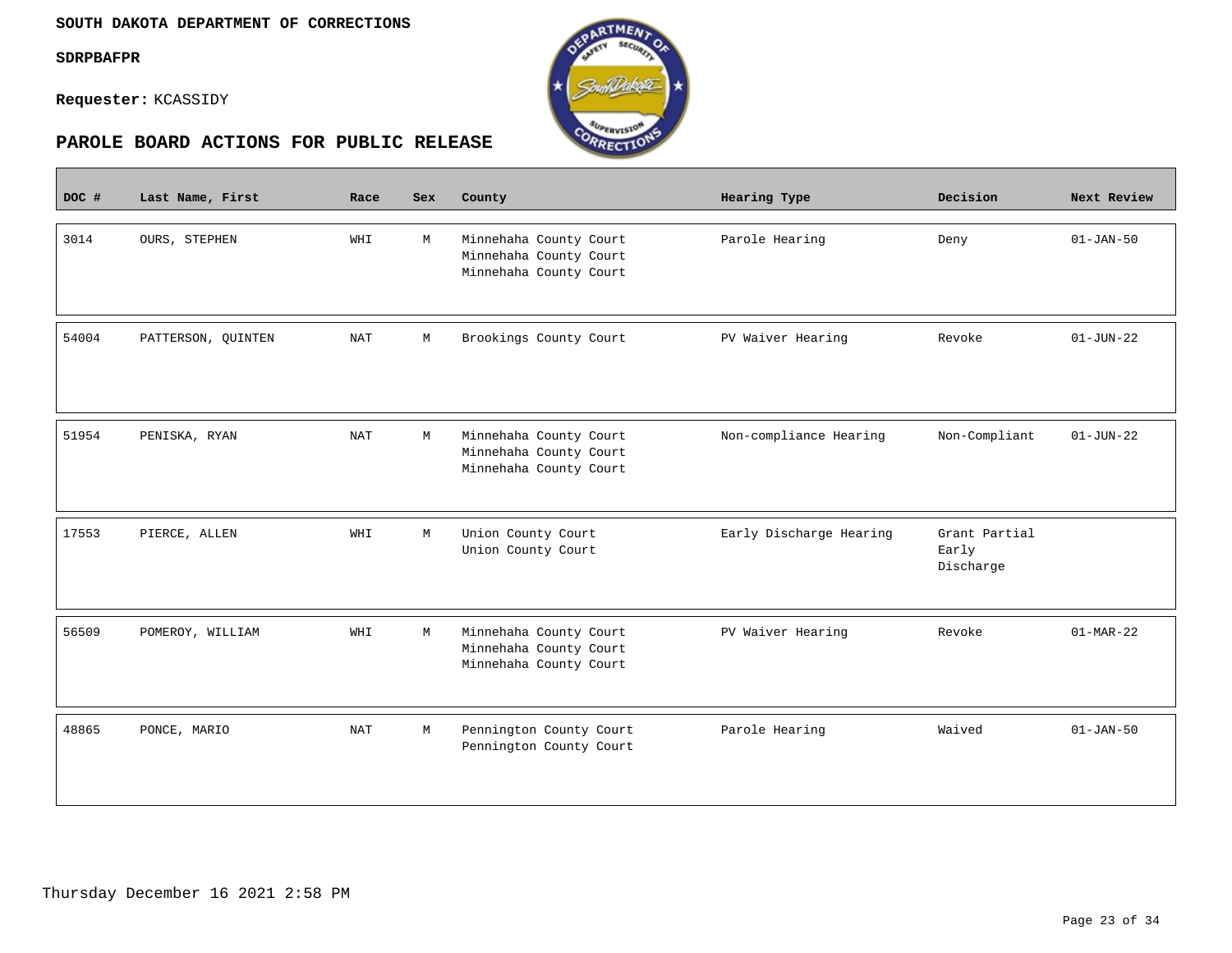$\overline{\phantom{a}}$ 

**Requester:** KCASSIDY



| DOC # | Last Name, First     | Race       | Sex          | County                                                                                                                          | Hearing Type           | Decision      | Next Review     |
|-------|----------------------|------------|--------------|---------------------------------------------------------------------------------------------------------------------------------|------------------------|---------------|-----------------|
| 16784 | POOR BEAR, ADAM      | <b>NAT</b> | М            | Pennington County Court<br>Pennington County Court                                                                              | Parole Hearing         | Continue      | $14 - JAN - 22$ |
| 55828 | POOR THUNDER, DAVINA | <b>NAT</b> | $\mathbf F$  | Pennington County Court<br>Pennington County Court<br>Pennington County Court                                                   | Parole Hearing         | Grant         |                 |
| 39930 | POULSON, AMBER       | <b>NAT</b> | $\mathbf{F}$ | Minnehaha County Court<br>Minnehaha County Court<br>Minnehaha County Court<br>Minnehaha County Court<br>Pennington County Court | Parole Hearing         | Grant         |                 |
| 36206 | PRICE, JEROD         | WHI        | М            | Union County Court<br>Union County Court<br>Minnehaha County Court                                                              | Parole Hearing         | Deny          | $01-MAR-22$     |
| 55360 | RED WATER, CHANCE    | NAT        | М            | Hughes County Court                                                                                                             | Parole Hearing         | Grant         |                 |
| 60540 | REEDE, JACOB         | WHI        | М            | Mellette County Court<br>Pennington County Court<br>Pennington County Court                                                     | Non-compliance Hearing | Non-Compliant | $01-MAR-22$     |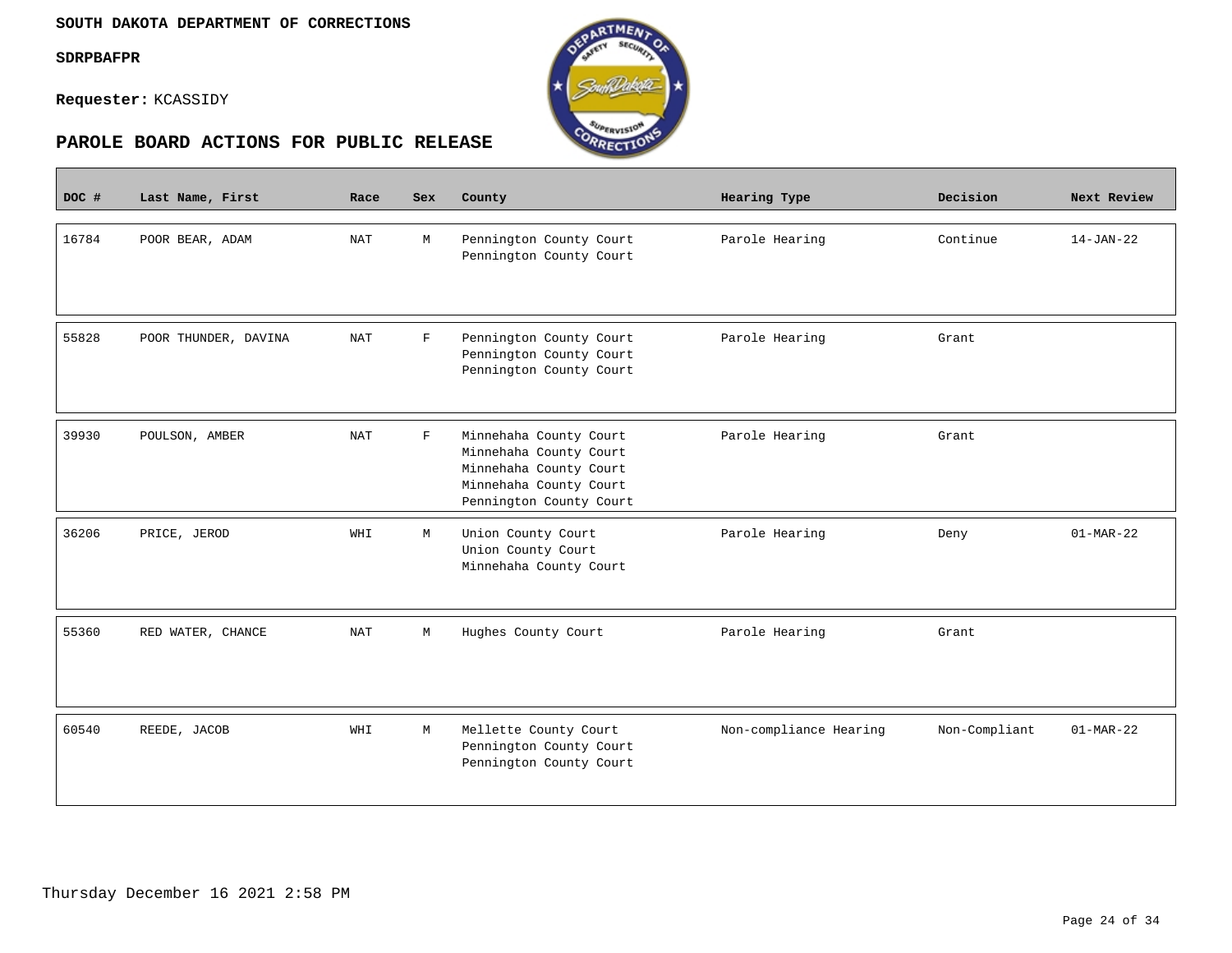$\mathcal{L}^{\text{max}}_{\text{max}}$ 

**Requester:** KCASSIDY



| DOC # | Last Name, First    | Race                 | Sex         | County                                                                                               | Hearing Type            | Decision                          | Next Review     |
|-------|---------------------|----------------------|-------------|------------------------------------------------------------------------------------------------------|-------------------------|-----------------------------------|-----------------|
| 49054 | REFF, CASSANDRA     | WHI                  | $\mathbf F$ | Brown County Court<br>Brown County Court<br>Brown County Court                                       | Parole Hearing          | Deny                              | $01-DEC-23$     |
| 44064 | RENCOUNTRE, EARLWIN | $\operatorname{NAT}$ | М           | Pennington County Court<br>Pennington County Court<br>Pennington County Court                        | PV Waiver Hearing       | Revoke                            | $01 - APR - 22$ |
| 19922 | RETURNS, JUSTIN     | <b>NAT</b>           | М           | Pennington County Court<br>Pennington County Court                                                   | Parole Hearing          | Grant                             |                 |
| 59650 | RICHARDS, DARREN    | NAT                  | М           | Pennington County Court<br>Pennington County Court                                                   | PV Waiver Hearing       | Revoke                            | $01 - FEB - 22$ |
| 1490  | RICHARDSON, SILKY   | <b>BLA</b>           | M           | Minnehaha County Court<br>Minnehaha County Court<br>Minnehaha County Court<br>Minnehaha County Court | PV Waiver Hearing       | Revoke                            | $01 - APR - 22$ |
| 52195 | RICHMOND, JESSE     | WHI                  | М           | Minnehaha County Court                                                                               | Early Discharge Hearing | Grant Early<br>Final<br>Discharge |                 |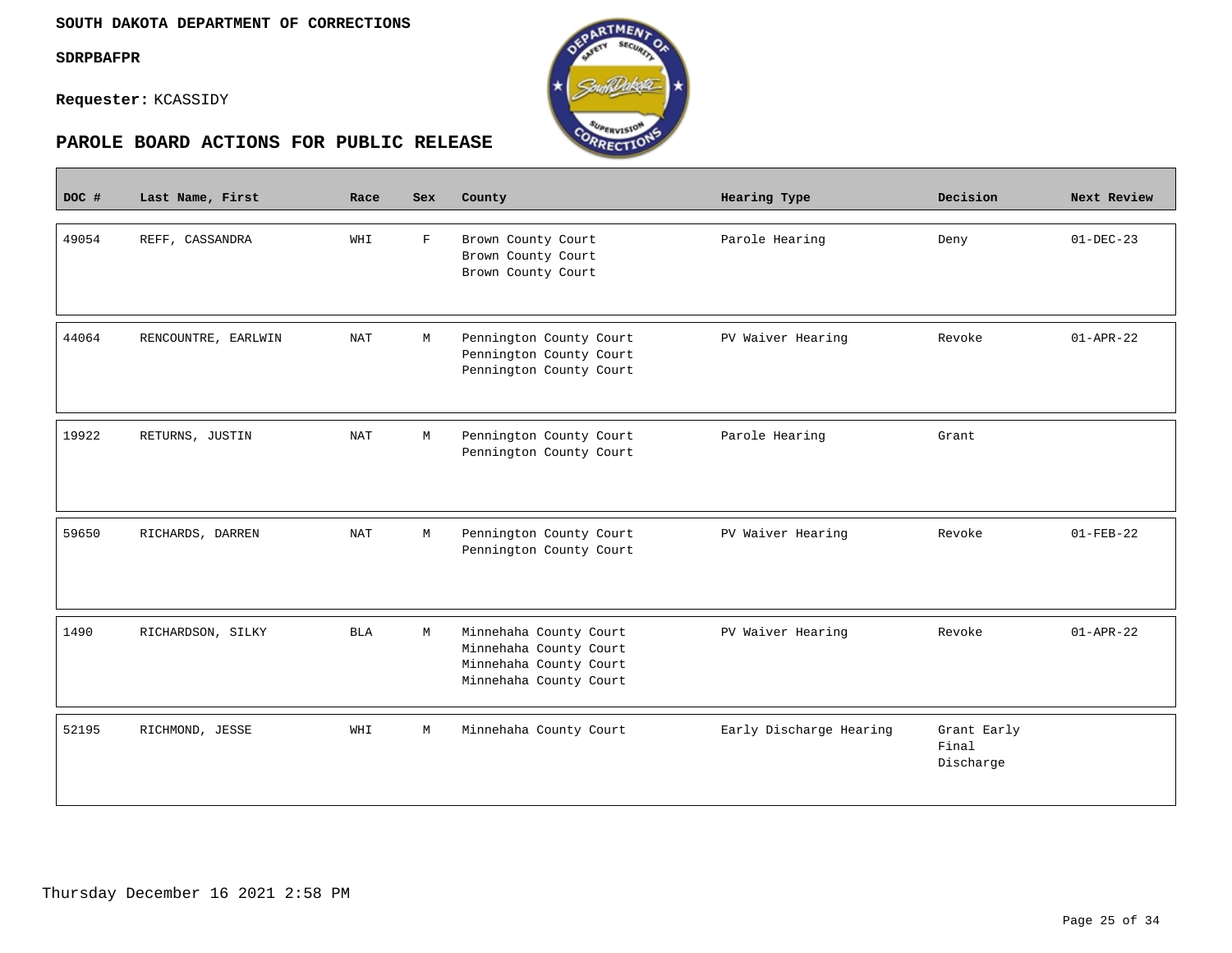#### **SOUTH DAKOTA DEPARTMENT OF CORRECTIONS**

**SDRPBAFPR**

 $\overline{\phantom{a}}$ 

**Requester:** KCASSIDY



| DOC # | Last Name, First  | Race       | <b>Sex</b>  | County                                                                       | Hearing Type           | Decision | Next Review     |
|-------|-------------------|------------|-------------|------------------------------------------------------------------------------|------------------------|----------|-----------------|
| 17523 | ROACH, ARLEY      | <b>NAT</b> | М           | Pennington County Court                                                      | SSV Waiver Hearing     | Revoke   | $01-MAR-22$     |
| 50508 | ROSS, CREIGHTON   | <b>BLA</b> | M           | Hutchinson County Court<br>Hutchinson County Court<br>Minnehaha County Court | SSV Waiver Hearing     | Revoke   | $01 - FEB - 22$ |
| 53336 | ROUSE, MARY       | <b>NAT</b> | $\mathbf F$ | Minnehaha County Court<br>Minnehaha County Court<br>Minnehaha County Court   | Parole Hearing         | Grant    |                 |
| 6398  | RUNNING, MARK     | <b>NAT</b> | М           | Brookings County Court                                                       | PV Waiver Hearing      | Revoke   | $01 - FEB - 22$ |
| 60211 | SANDMAN, WENDY    | WHI        | $\mathbf F$ | Butte County Court                                                           | SSV Waiver Hearing     | Revoke   | $01-MAR-22$     |
| 48203 | SCHAEFFER, SHELBY | WHI        | $\mathbb M$ | Brown County Court                                                           | SSV Revocation Hearing | Continue | $01-JAN-22$     |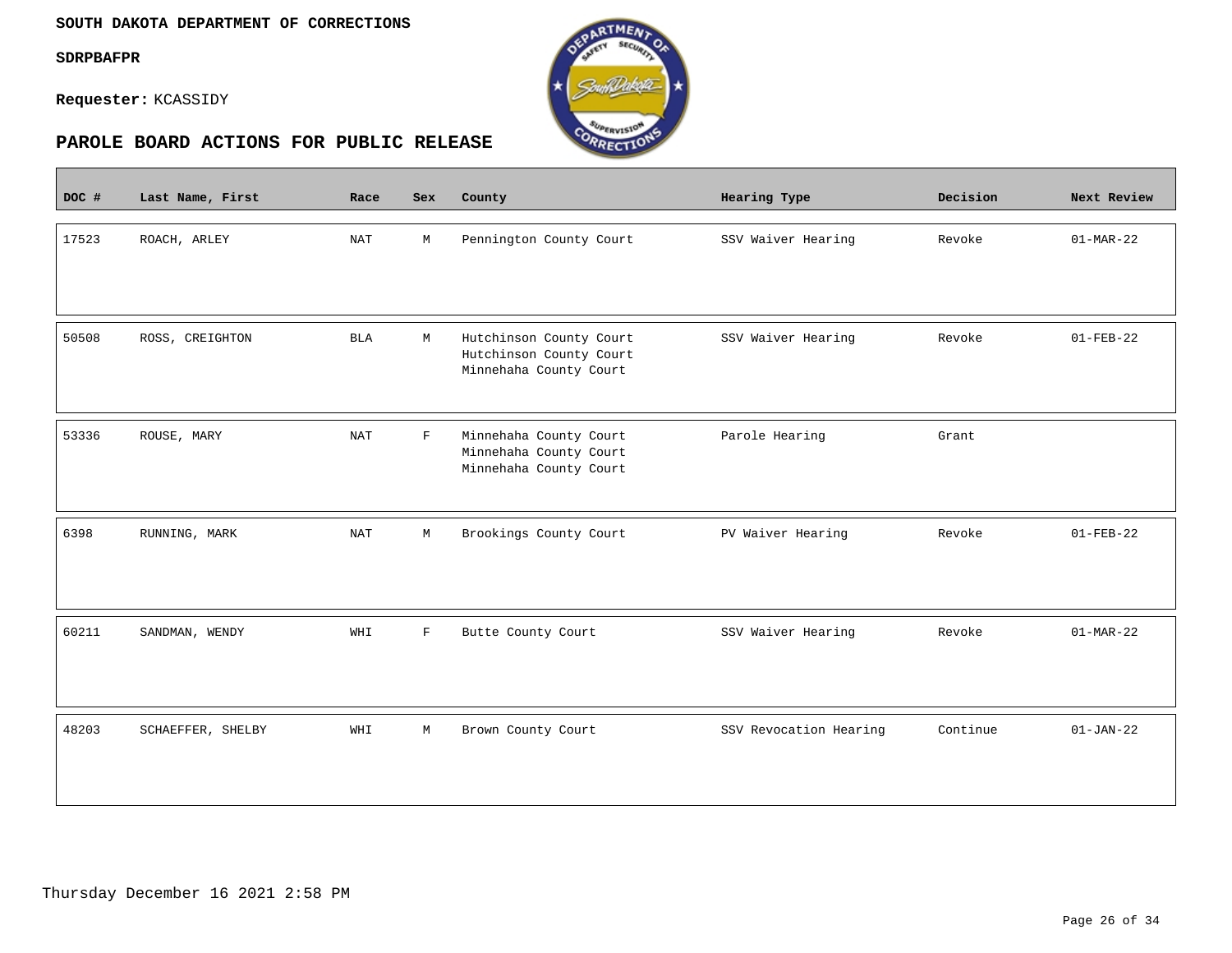#### **SOUTH DAKOTA DEPARTMENT OF CORRECTIONS**

#### **SDRPBAFPR**

 $\equiv$ 

**Requester:** KCASSIDY



| DOC # | Last Name, First   | Race       | Sex         | County                                                                                                                                       | Hearing Type           | Decision      | Next Review     |
|-------|--------------------|------------|-------------|----------------------------------------------------------------------------------------------------------------------------------------------|------------------------|---------------|-----------------|
| 49696 | SCHIERBECK, TORI   | NAT        | $\mathbf F$ | Pennington County Court                                                                                                                      | Parole Hearing         | Waived        | $01 - JAN-50$   |
| 61667 | SCHUMM, MICHAEL    | WHI        | М           | Minnehaha County Court<br>Minnehaha County Court<br>Minnehaha County Court<br>Minnehaha County Court                                         | Non-compliance Hearing | Non-Compliant | $01 - FEB - 22$ |
| 8990  | SCOTT, WILLIAM     | <b>NAT</b> | М           | Pennington County Court<br>Pennington County Court<br>Pennington County Court                                                                | Parole Hearing         | Grant         |                 |
| 45643 | SHANGREAUX, JAMAUL | <b>NAT</b> | М           | Pennington County Court                                                                                                                      | Parole Hearing         | Deny          | $01-MAR-22$     |
| 13300 | SHARPFISH, LARRY   | <b>NAT</b> | M           | Roberts County Court<br>Roberts County Court<br>Minnehaha County Court<br>Roberts County Court<br>Roberts County Court<br>Meade County Court | SSV Waiver Hearing     | Revoke        | $01 - APR - 22$ |
| 20146 | SHARPFISH, NATHAN  | NAT        | М           | Minnehaha County Court                                                                                                                       | Non-compliance Hearing | Non-Compliant | $01-MAR-22$     |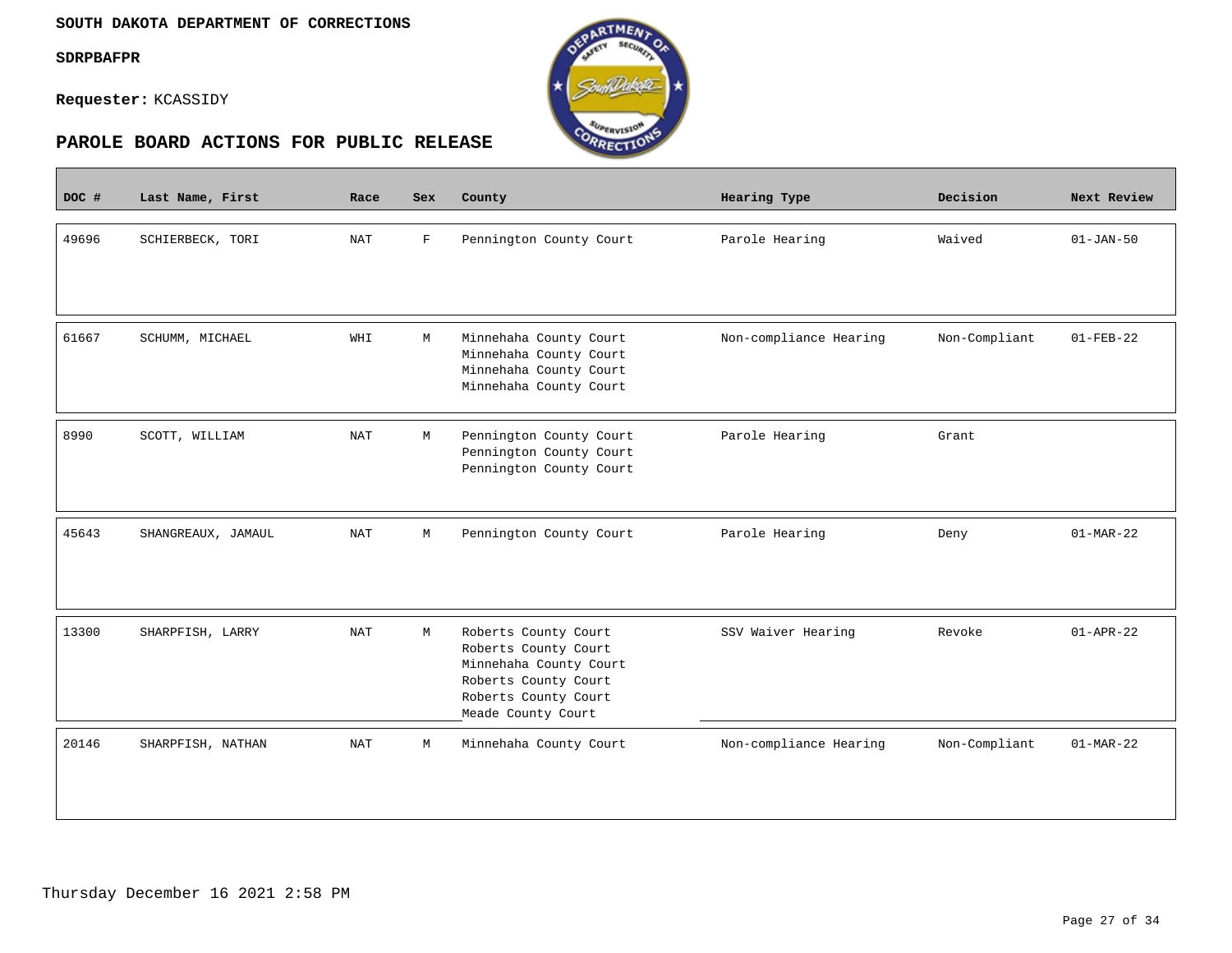$\mathcal{L}^{\text{max}}_{\text{max}}$ 

**Requester:** KCASSIDY



| DOC # | Last Name, First    | Race       | Sex          | County                                                                     | Hearing Type            | Decision                            | Next Review     |
|-------|---------------------|------------|--------------|----------------------------------------------------------------------------|-------------------------|-------------------------------------|-----------------|
| 55236 | SIELER, CRYSTAL     | WHI        | $\mathbf{F}$ | Davison County Court<br>Davison County Court                               | Early Discharge Hearing | Grant Partial<br>Early<br>Discharge |                 |
| 53572 | SIMON, JORDAN       | <b>BLA</b> | M            | Minnehaha County Court<br>Minnehaha County Court<br>Minnehaha County Court | PV Waiver Hearing       | Revoke                              | $01-MAR-22$     |
| 48739 | SMITH, DMARCO       | <b>BLA</b> | М            | Minnehaha County Court<br>Minnehaha County Court<br>Minnehaha County Court | PV Waiver Hearing       | Revoke                              | $01 - JAN - 50$ |
| 50134 | SPEARS, LESLEY      | <b>NAT</b> | $\mathbf F$  | Day County Court                                                           | Parole Hearing          | Grant                               |                 |
| 15375 | SPOTTED ELK, ANDREW | NAT        | М            | Davison County Court                                                       | Parole Hearing          | Deny                                | $01 - JUN - 22$ |
| 16234 | STAS, TREVER        | WHI        | М            | Beadle County Court<br>Spink County Court                                  | Parole Hearing          | Grant                               |                 |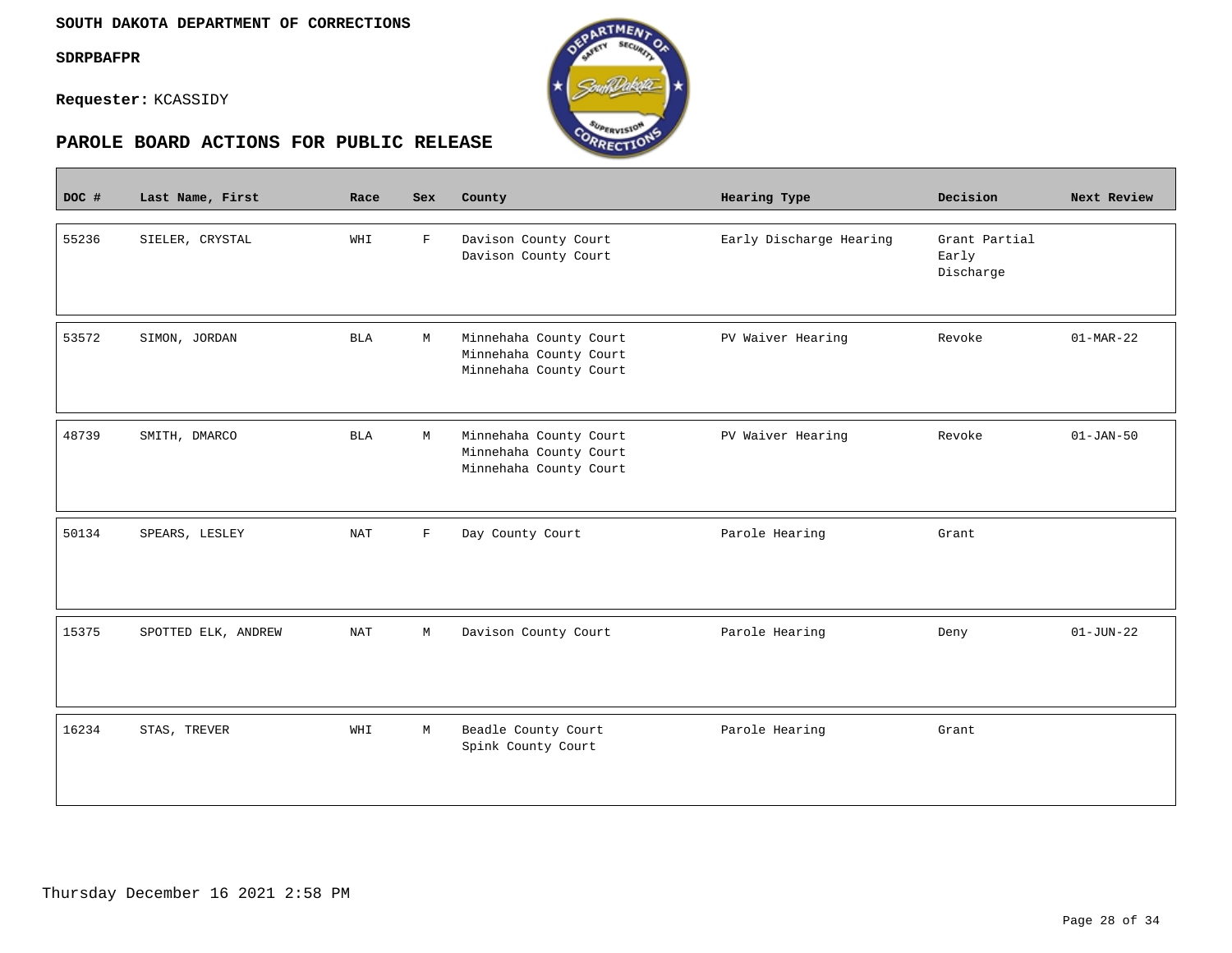**Contract** 

**Requester:** KCASSIDY



| DOC # | Last Name, First    | Race       | <b>Sex</b> | County                                                                                                                                                                         | Hearing Type            | Decision                            | Next Review     |
|-------|---------------------|------------|------------|--------------------------------------------------------------------------------------------------------------------------------------------------------------------------------|-------------------------|-------------------------------------|-----------------|
| 16269 | STENSETH, ROBERT    | <b>NAT</b> | M          | Minnehaha County Court<br>Minnehaha County Court<br>Yankton County Court<br>Minnehaha County Court<br>Minnehaha County Court<br>Minnehaha County Court<br>Yankton County Court | Parole Hearing          | Waived                              | $01-MAR-22$     |
| 50259 | STEVENS, KENYA      | BLA        | М          | Minnehaha County Court<br>Minnehaha County Court<br>Minnehaha County Court<br>Minnehaha County Court<br>Minnehaha County Court                                                 | Parole Hearing          | Waived                              | $01-MAY-22$     |
| 60830 | SWIFT EAGLE, TREVOR | NAT        | M          | Minnehaha County Court<br>Minnehaha County Court<br>Minnehaha County Court                                                                                                     | Parole Hearing          | Deny                                | $01 - SEP - 22$ |
| 54905 | TERRAZAS, BRANDON   | WHI        | M          | Brookings County Court                                                                                                                                                         | Parole Hearing          | Deny                                | $01 - JUN - 22$ |
| 55689 | THIN ELK, KENT      | NAT        | М          | Minnehaha County Court<br>Minnehaha County Court<br>Minnehaha County Court<br>Minnehaha County Court                                                                           | PV Waiver Hearing       | Revoke                              | $01-MAR-22$     |
| 46975 | THOMPSON, TATE      | WHI        | M          | Davison County Court<br>Davison County Court                                                                                                                                   | Early Discharge Hearing | Grant Partial<br>Early<br>Discharge |                 |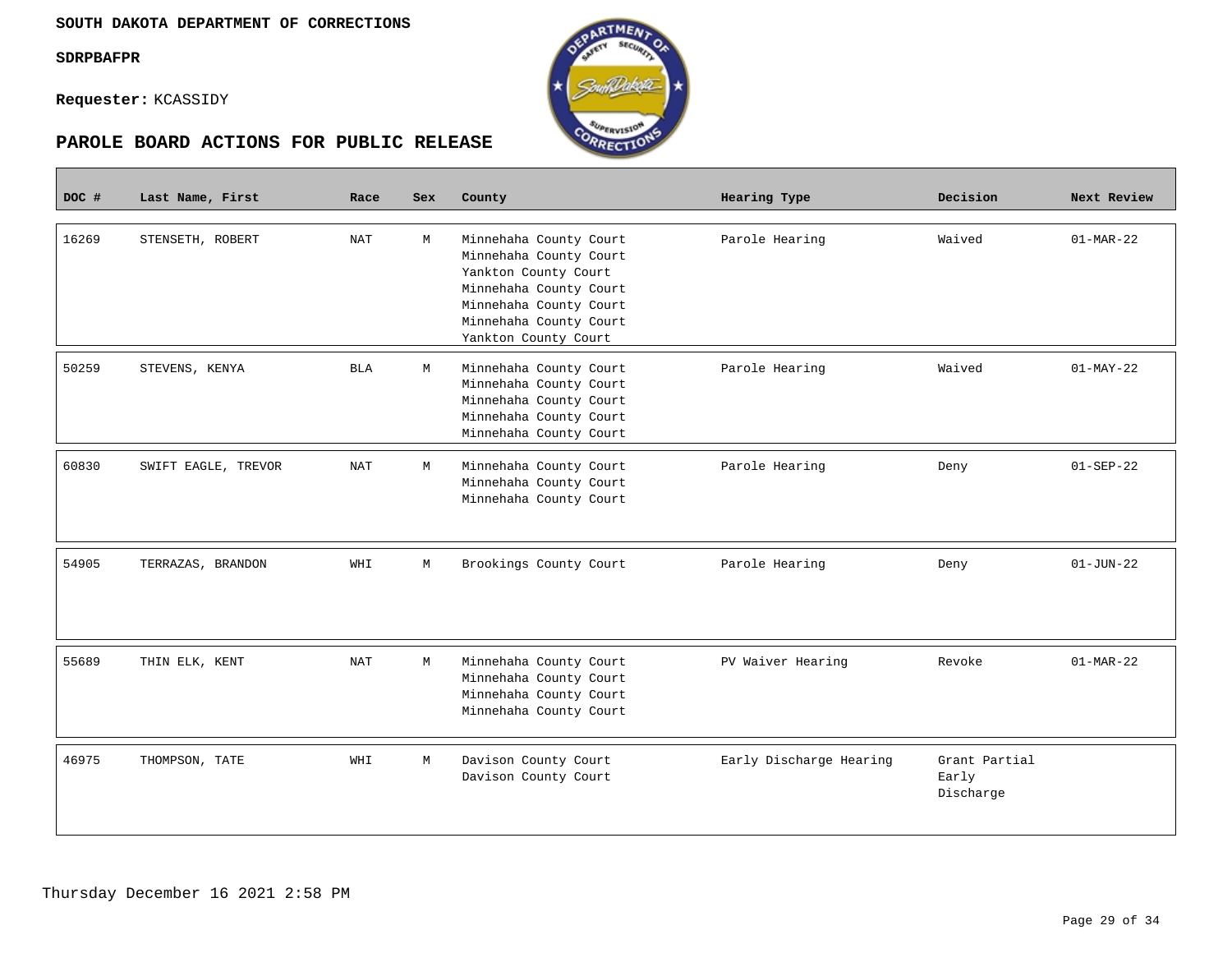$\mathcal{L}^{\text{max}}_{\text{max}}$ 

**Requester:** KCASSIDY



| DOC # | Last Name, First   | Race       | Sex | County                                                                        | Hearing Type           | Decision      | Next Review     |
|-------|--------------------|------------|-----|-------------------------------------------------------------------------------|------------------------|---------------|-----------------|
| 21561 | TISCHLER, NICHOLAS | WHI        | M   | Davison County Court<br>Davison County Court                                  | Parole Hearing         | Grant         |                 |
| 54949 | TOP BEAR, DARIS    | <b>NAT</b> | М   | Pennington County Court                                                       | Parole Hearing         | Grant         |                 |
| 40342 | TROLLEN, CARLIN    | WHI        | M   | Brown County Court<br>Hughes County Court                                     | Parole Hearing         | Waived        | $01 - FEB - 22$ |
| 15414 | TWISS, KELLY       | <b>NAT</b> | M   | Pennington County Court<br>Pennington County Court<br>Pennington County Court | Non-compliance Hearing | Non-Compliant | $01-MAR-22$     |
| 62623 | VAN ALST, REX      | WHI        | M   | Yankton County Court<br>Yankton County Court                                  | Non-compliance Hearing | Non-Compliant | $01-MAR-22$     |
| 15825 | VENOSDEL, JEREMY   | WHI        | M   | Meade County Court<br>Pennington County Court<br>Pennington County Court      | Parole Hearing         | Waived        | $01-JAN-22$     |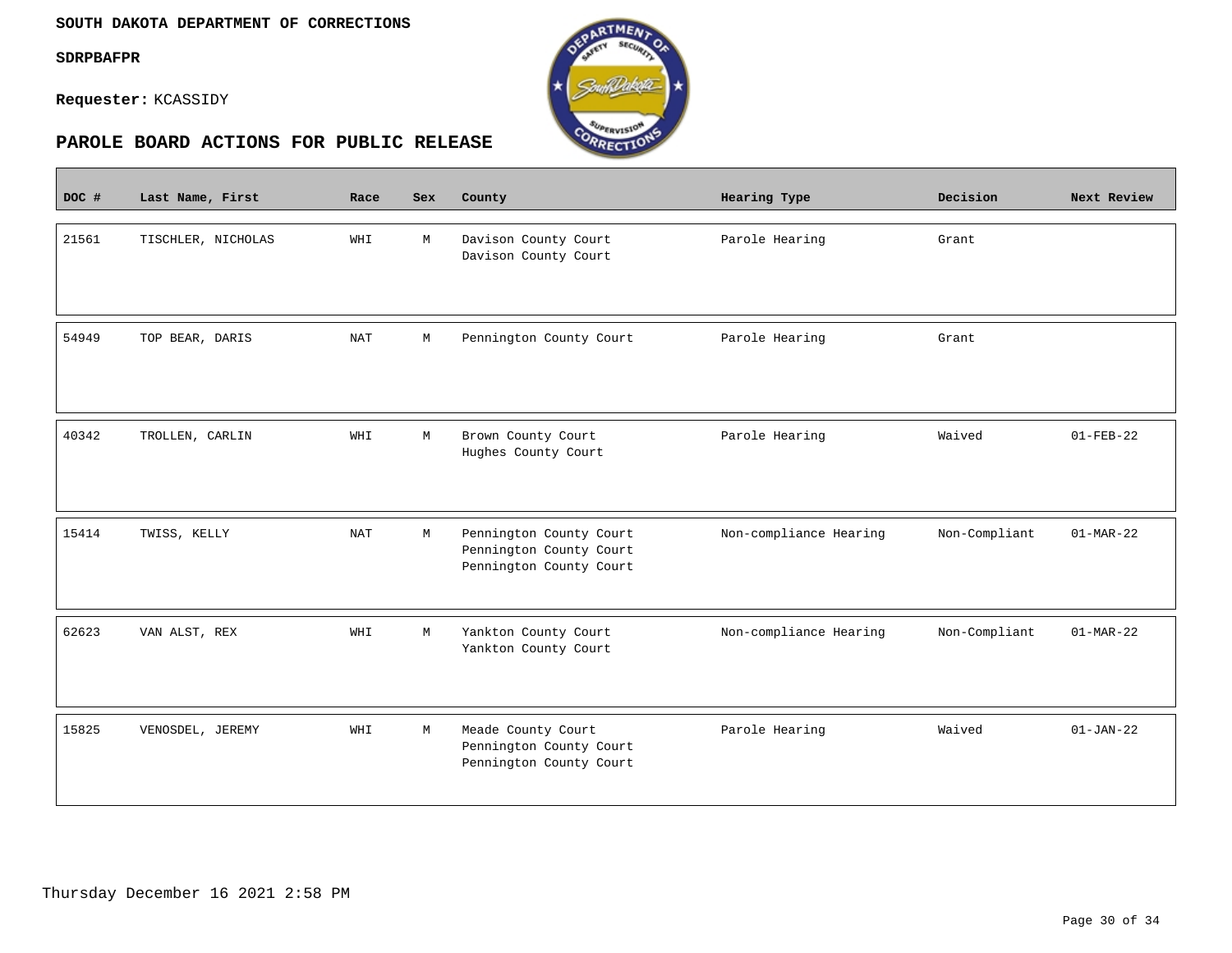**Contract** 

**Requester:** KCASSIDY



| DOC # | Last Name, First   | Race                 | Sex         | County                                                                                                                              | Hearing Type           | Decision      | Next Review     |
|-------|--------------------|----------------------|-------------|-------------------------------------------------------------------------------------------------------------------------------------|------------------------|---------------|-----------------|
| 8010  | VOUDRY, DANNY      | WHI                  | M           | Clay County Court<br>Clay County Court<br>Clay County Court<br>Clay County Court                                                    | Parole Hearing         | Deny          | $01 - AUG - 22$ |
| 50329 | WALKER, JUSTIN     | WHI                  | М           | Lake County Court<br>Lake County Court<br>Lake County Court<br>Minnehaha County Court                                               | Non-compliance Hearing | Non-Compliant | $01 - JUN - 22$ |
| 14254 | WEDDELL, MATTHEW   | <b>NAT</b>           | М           | Stanley County Court<br>Stanley County Court<br>Yankton County Court                                                                | Parole Hearing         | Continue      | $01 - JAN - 22$ |
| 40182 | WEIR, GREGORY      | HOL                  | М           | Brule County Court                                                                                                                  | PV Waiver Hearing      | Revoke        | $01-MAR-22$     |
| 48715 | WHIRLWIND, EDEN    | $\operatorname{NAT}$ | $\mathbf F$ | Pennington County Court<br>Pennington County Court<br>Minnehaha County Court                                                        | Parole Hearing         | Deny          | $01 - JUN - 22$ |
| 44365 | WHITE FACE, JOSEPH | <b>NAT</b>           | М           | Pennington County Court<br>Pennington County Court<br>Pennington County Court<br>Pennington County Court<br>Pennington County Court | Parole Hearing         | Deny          | $01 - AUG - 22$ |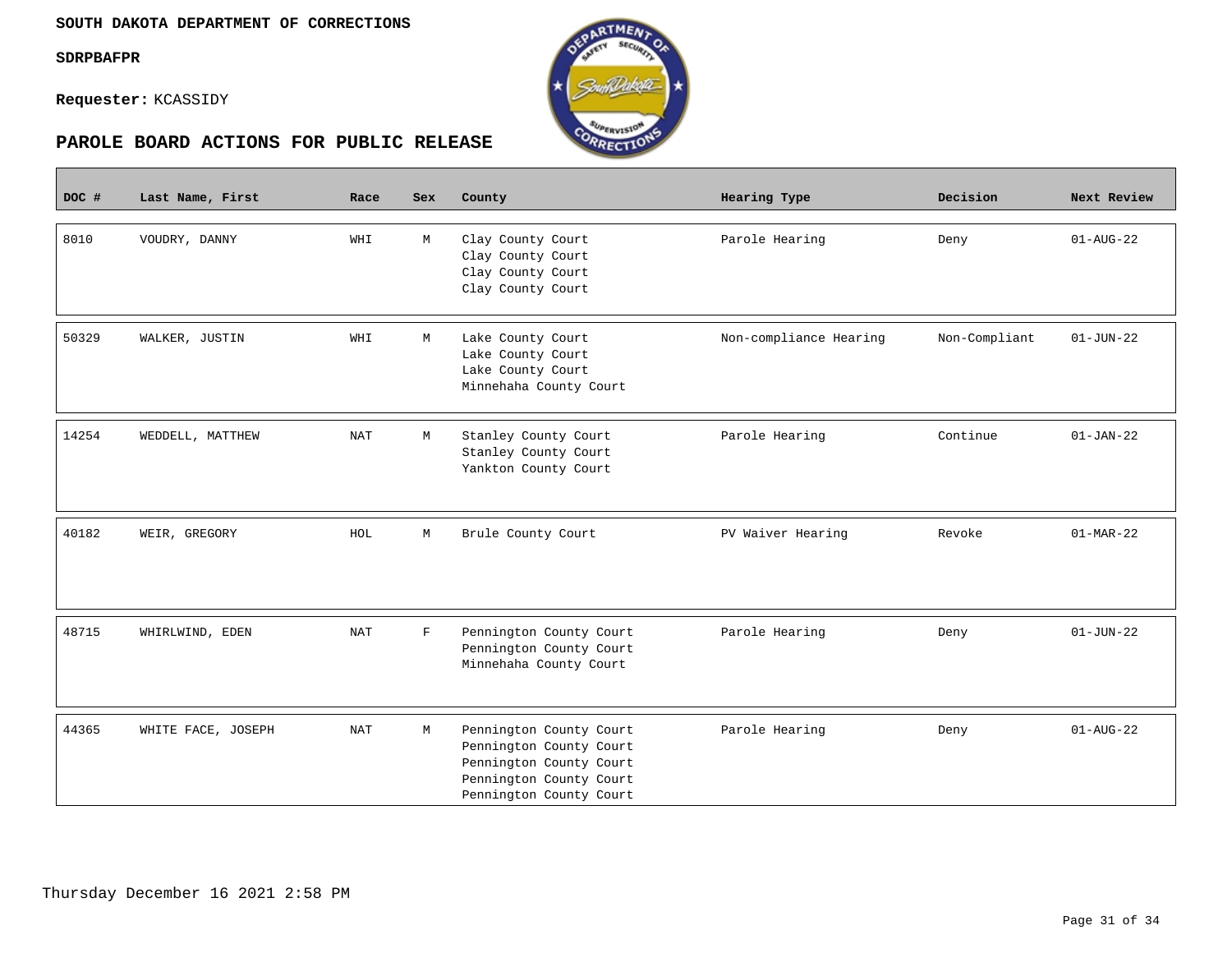$\overline{\phantom{a}}$ 

**Requester:** KCASSIDY



| DOC # | Last Name, First   | Race                 | Sex | County                                                                                                   | Hearing Type            | Decision                            | Next Review     |
|-------|--------------------|----------------------|-----|----------------------------------------------------------------------------------------------------------|-------------------------|-------------------------------------|-----------------|
| 54601 | WHITE SHIRT, LUCAS | $\operatorname{NAT}$ | M   | Moody County Court<br>Minnehaha County Court                                                             | Early Discharge Hearing | Grant Partial<br>Early<br>Discharge |                 |
| 56314 | WHITE, ROBBIE      | WHI                  | M   | Pennington County Court<br>Pennington County Court<br>Pennington County Court<br>Pennington County Court | Parole Hearing          | Grant                               |                 |
| 20245 | WHITING, DANNY     | WHI                  | М   | Pennington County Court                                                                                  | Parole Hearing          | Deny                                | $01 - DEC - 22$ |
| 32017 | WICKENHAGEN, JARED | WHI                  | M   | Lawrence County Court                                                                                    | SSV Revocation Hearing  | Continue                            | $01 - JAN - 22$ |
| 24374 | WILLIAMS, TIMOTHY  | WHI                  | М   | Brown County Court                                                                                       | Early Discharge Hearing | Grant Partial<br>Early<br>Discharge |                 |
| 54406 | WIPF, AUSTIN       | WHI                  | M   | Davison County Court<br>Davison County Court                                                             | Early Discharge Hearing | Grant Partial<br>Early<br>Discharge |                 |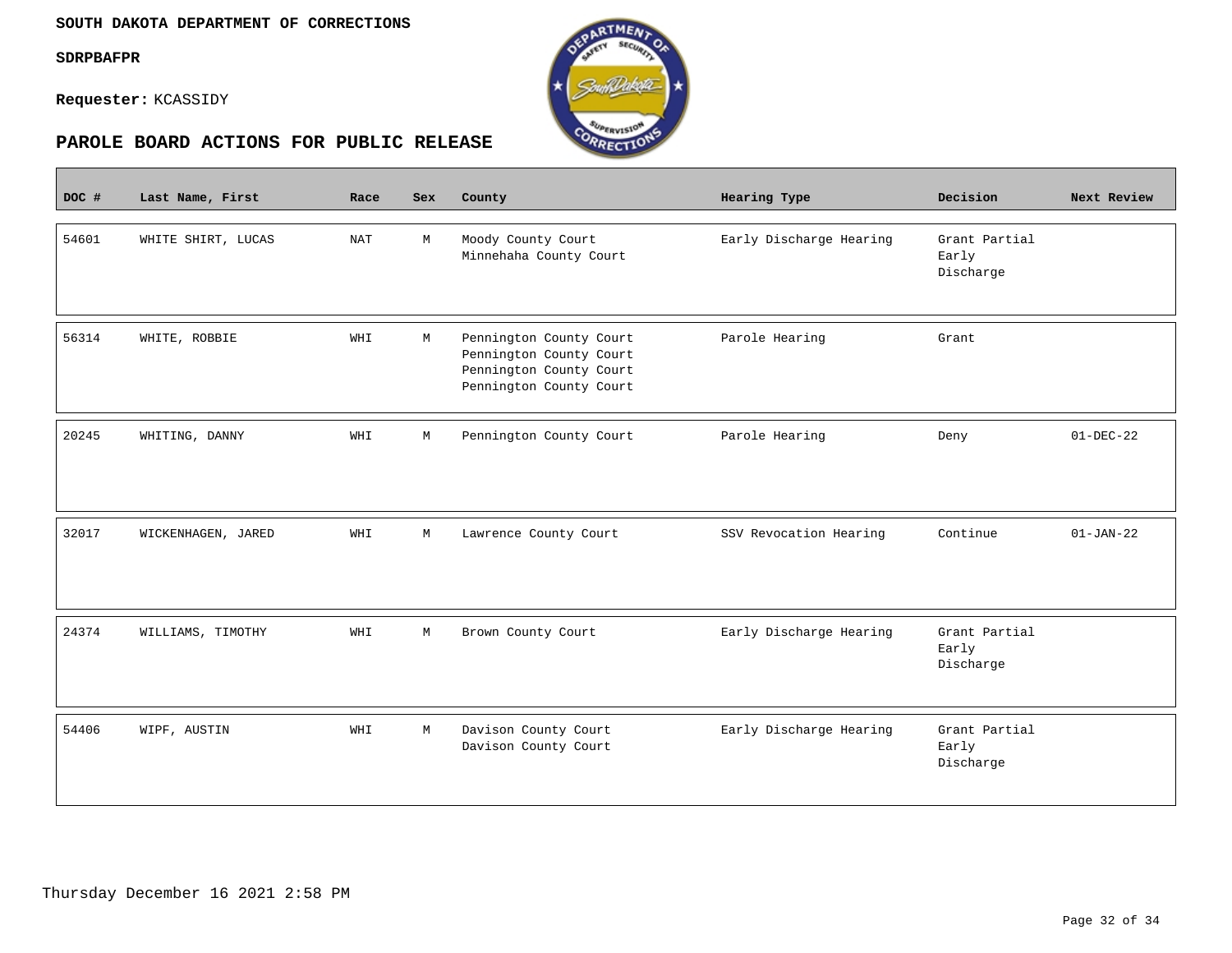#### **SOUTH DAKOTA DEPARTMENT OF CORRECTIONS**

**SDRPBAFPR**

 $\overline{\phantom{a}}$ 

**Requester:** KCASSIDY



| DOC # | Last Name, First   | Race       | Sex         | County                                             | Hearing Type            | Decision                            | Next Review     |
|-------|--------------------|------------|-------------|----------------------------------------------------|-------------------------|-------------------------------------|-----------------|
| 49991 | WOODEN KNIFE, ASA  | <b>NAT</b> | М           | Pennington County Court                            | PV Waiver Hearing       | Revoke                              | $01 - JAN - 50$ |
| 48789 | WOODRASKA, RICHARD | WHI        | М           | Minnehaha County Court<br>Minnehaha County Court   | Parole Hearing          | Deny                                | $01 - JAN - 50$ |
| 45421 | WOODSIDE, ROBERTA  | WHI        | $\mathbf F$ | Davison County Court<br>Davison County Court       | Early Discharge Hearing | Grant Partial<br>Early<br>Discharge |                 |
| 7976  | ZIEGLER, LEONARD   | <b>NAT</b> | М           | Pennington County Court<br>Pennington County Court | Parole Hearing          | Deny                                | $01 - JUN - 22$ |